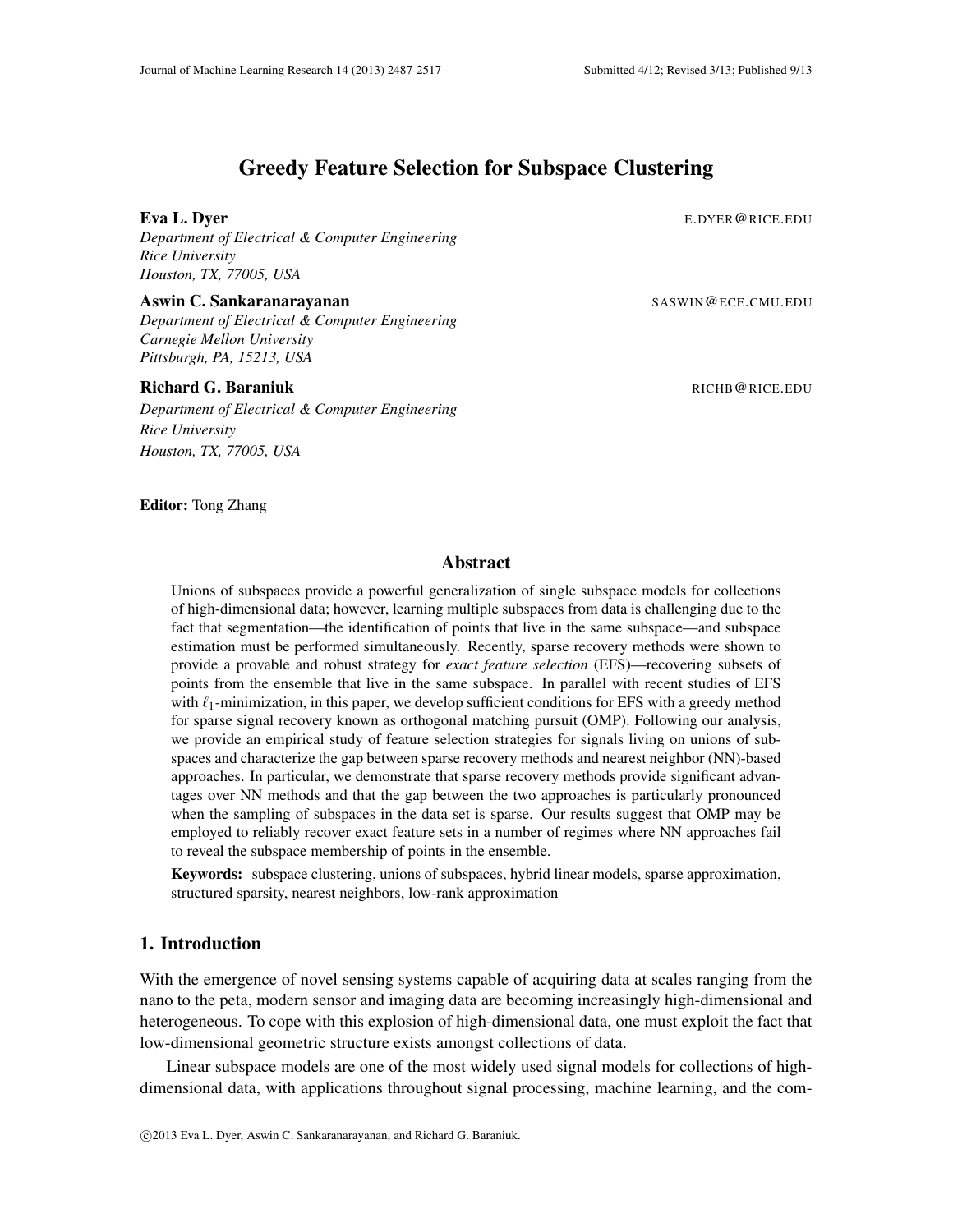putational sciences. This is due in part to the simplicity of linear models but also due to the fact that principal components analysis (PCA) provides a closed-form and computationally efficient solution to the problem of finding an optimal low-rank approximation to a collection of data (an ensemble of signals in  $\mathbb{R}^n$ ). More formally, if we stack a collection of *d* vectors (points) in  $\mathbb{R}^n$  into the columns of  $Y \in \mathbb{R}^{n \times d}$ , then PCA finds the best rank-*k* estimate of *Y* by solving

$$
\text{(PCA)} \qquad \min_{X \in \mathbb{R}^{n \times d}} \quad \sum_{i=1}^{n} \sum_{j=1}^{d} \left( Y_{ij} - X_{ij} \right)^2 \quad \text{subject to} \quad \text{rank}(X) \le k, \tag{1}
$$

where  $X_{ij}$  is the  $(i, j)$  entry of  $X$ .

# 1.1 Unions of Subspaces

In many cases, a linear subspace model is sufficient to characterize the intrinsic structure of an ensemble; however, in many emerging applications, a single subspace is not enough. Instead, ensembles can be modeled as living on a *union of subspaces* or a union of affine planes of mixed or equal dimension. Formally, we say that a set of *d* signals  $\mathcal{Y} = \{y_1, \ldots, y_d\}$ , each of dimension *n*, lives on a union of *p* subspaces if  $\mathcal{Y} \subset \mathcal{U} = \cup_{i=1}^p$  $_{i=1}^{p} S_i$ , where  $S_i$  is a subspace of  $\mathbb{R}^n$ .

Ensembles ranging from collections of images taken of objects under different illumination conditions (Basri and Jacobs, 2003; Ramamoorthi, 2002), motion trajectories of point-correspondences (Kanatani, 2001), to structured sparse and block-sparse signals (Lu and Do, 2008; Blumensath and Davies, 2009; Baraniuk et al., 2010) are all well-approximated by a union of low-dimensional subspaces or a union of affine hyperplanes. Union of subspace models have also found utility in the classification of signals collected from complex and adaptive systems at different instances in time, for example, electrical signals collected from the brain's motor cortex (Gowreesunker et al., 2011).

# 1.2 Exact Feature Selection

Unions of subspaces provide a natural extension to single subspace models, but providing an extension of PCA that leads to provable guarantees for learning multiple subspaces is challenging. This is due to the fact that *subspace clustering*—the identification of points that live in the same subspace—and subspace estimation must be performed simultaneously. However, if we can sift through the points in the ensemble and identify subsets of points that lie along or near the same subspace, then a *local subspace estimate*<sup>1</sup> formed from any such set is guaranteed to coincide with one of the true subspaces present in the ensemble (Vidal et al., 2005; Vidal, 2011). Thus, to guarantee that we obtain an accurate estimate of the subspaces present in a collection of data, we must select a sufficient number of subsets (feature sets) containing points that lie along the same subspace; when a feature set contains points from the same subspace, we say that *exact feature selection* (EFS) occurs.

A common heuristic used for feature selection is to simply select subsets of points that lie within an Euclidean neighborhood of one another (or a fixed number of nearest neighbors (NNs)). Methods that use sets of NNs to learn a union of subspaces include: local subspace affinity (LSA) (Yan and Pollefeys, 2006), spectral clustering based on locally linear approximations (Arias-Castro et al., 2011), spectral curvature clustering (Chen and Lerman, 2009), and local best-fit flats (Zhang et al.,

<sup>1.</sup> A local subspace estimate is a low-rank approximation formed from a subset of points in the ensemble, rather than from the entire collection of data.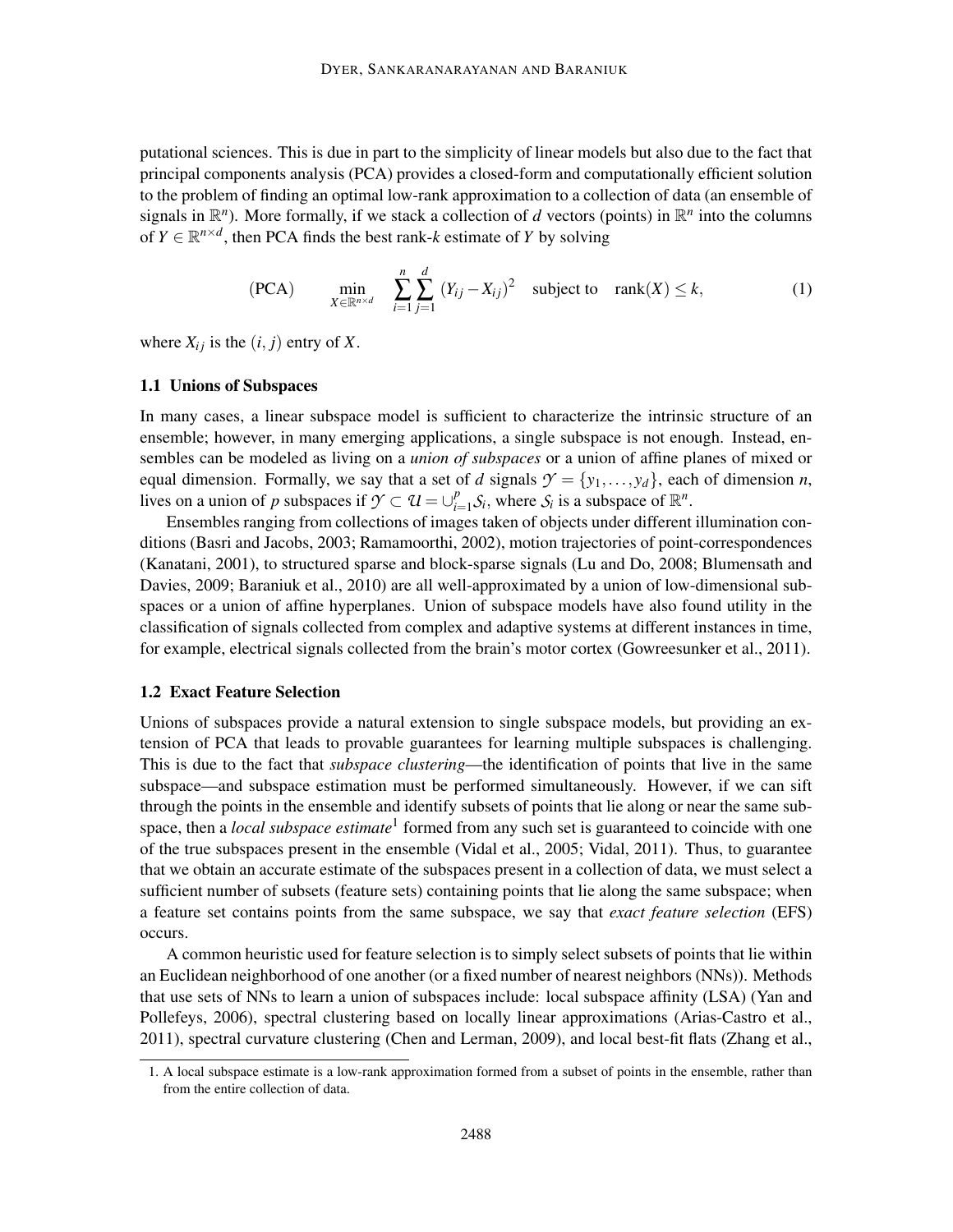2012). When the subspaces present in the ensemble are non-intersecting and densely sampled, NN-based approaches provide high rates of EFS and in turn, provide accurate local estimates of the subspaces present in the ensemble. However, such approaches quickly fail as the intersection between pairs of subspaces increases and as the number of points in each subspace decreases; in both of these cases, the Euclidean distance between points becomes a poor predictor of whether points belong to the same subspace.

#### 1.3 Endogenous Sparse Recovery

Instead of computing local subspace estimates from sets of NNs, Elhamifar and Vidal (2009) propose a novel approach for feature selection based upon forming sparse representations of the data via  $\ell_1$ -minimization. The main intuition underlying their approach is that when a sparse representation of a point is formed with respect to the remaining points in the ensemble, the representation should only consist of other points that belong to the same subspace. Under certain assumptions on both the sampling and "distance between subspaces", $<sup>2</sup>$  this approach to feature selection leads to</sup> provable guarantees that EFS will occur, even when the subspaces intersect (Elhamifar and Vidal, 2010; Soltanolkotabi and Candès, 2012).

We refer to this application of sparse recovery as *endogenous sparse recovery* due to the fact that representations are not formed from an external collection of primitives (such as a basis or dictionary) but are formed "from within" the data. Formally, for a set of *d* signals  $\mathcal{Y} = \{y_1, \ldots, y_d\}$ , each of dimension *n*, the sparsest representation of the *i*<sup>th</sup> point  $y_i \in \mathbb{R}^n$  is defined as

$$
c_i^* = \arg\min_{c \in \mathbb{R}^d} \|c\|_0 \qquad \text{subject to} \qquad y_i = \sum_{j \neq i} c(j)y_j,\tag{2}
$$

where  $||c||_0$  counts the number of non-zeroes in its argument and  $c(j) \in \mathbb{R}$  denotes the contribution of the *j*<sup>th</sup> point *y<sub>j</sub>* to the representation of *y<sub>i</sub>*. Let  $\Lambda^{(i)} = \text{supp}(c_i^*)$  denote the subset of points selected to represent the  $i^{\text{th}}$  point and  $c_i^*(j)$  denote the contribution of the  $j^{\text{th}}$  point to the endogenous representation of  $y_i$ . By penalizing representations that require a large number of non-zero coefficients, the resulting representation will be sparse.

In general, finding the sparsest representation of a signal has combinatorial complexity; thus, sparse recovery methods such as basis pursuit (BP) (Chen et al., 1998) or low-complexity greedy methods (Davis et al., 1994) are employed to obtain approximate solutions to (2).

#### 1.4 Contributions

In parallel with recent studies of feature selection with  $\ell_1$ -minimization (Elhamifar and Vidal, 2010; Soltanolkotabi and Candès, 2012; Elhamifar and Vidal, 2013), in this paper, we study feature selection with a greedy method for sparse signal recovery known as orthogonal matching pursuit (OMP). The main result of our analysis is a new geometric condition (Theorem 1) for EFS with OMP that highlights the tradeoff between the: *mutual coherence* or similarity between points living in different subspaces and the *covering radius* of the points within the same subspace. The covering radius can be interpreted as the radius of the largest ball that can be embedded within each subspace without touching a point in the ensemble; the vector that lies at the center of this open ball, or the vector in the subspace that attains the covering radius is referred to as a *deep hole*. Theorem 1 suggests that

<sup>2.</sup> The distance between a pair of subspaces is typically measured with respect to the principal angles between the subspaces or other related distances on the Grassmanian manifold.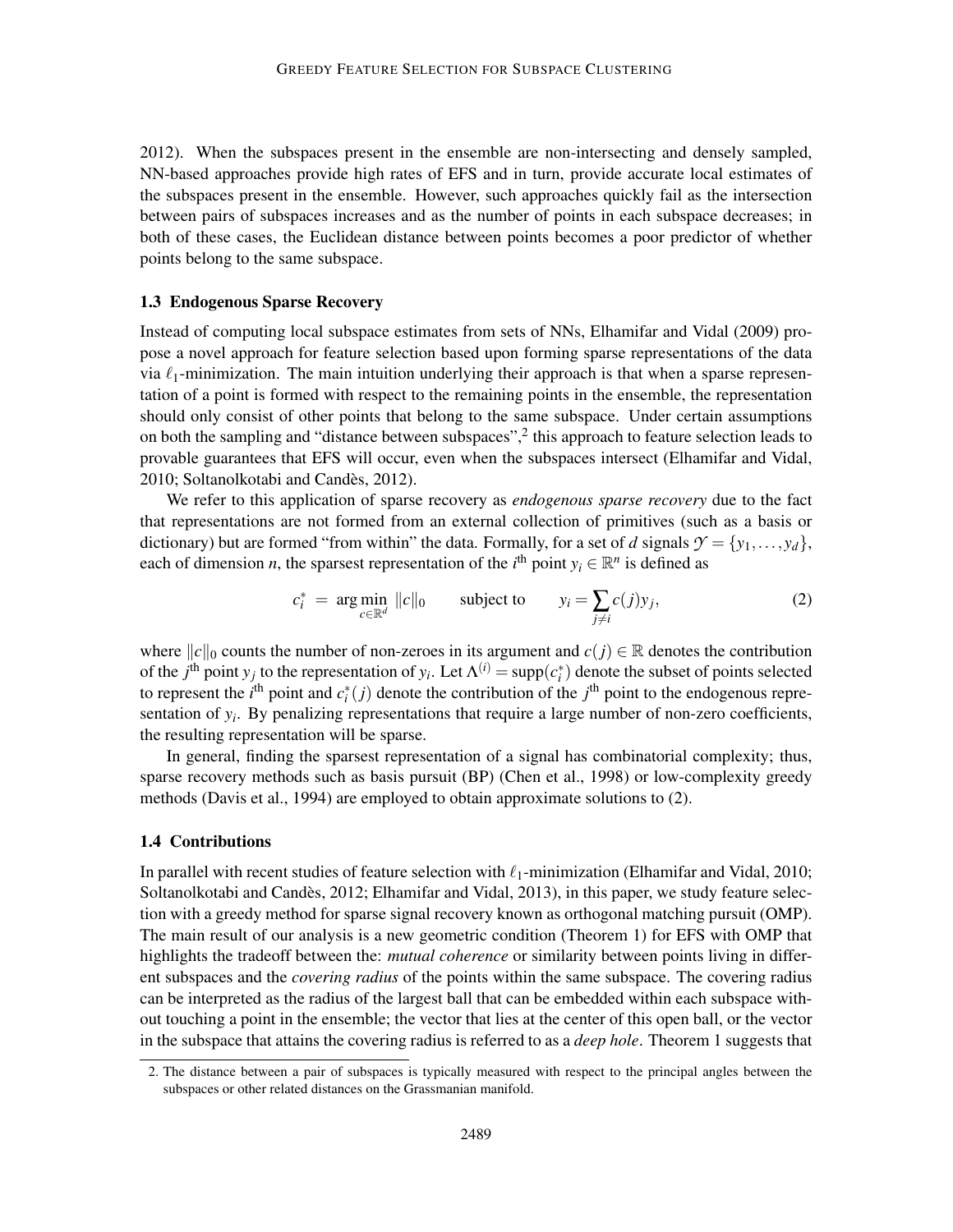

Figure 1: Covering radius of points in a normalized subspace. The interior of the antipodal convex hull of points in a normalized subspace—a subspace of  $\mathbb{R}^n$  mapped to the unit  $\ell_2$ -sphere is shaded. The vector in the normalized subspace (unit circle) that attains the covering radius (deep hole) is marked with a star: when compared with the convex hull, the deep hole coincides with the maximal gap between the convex hull and the set of all vectors that live in the normalized subspace.

subspaces can be arbitrarily close to one another and even intersect, as long as the data is distributed "nicely" along each subspace. By "nicely", we mean that the points that lie on each subspace do not cluster together, leaving large gaps in the sampling of the underlying subspace. In Figure 1, we illustrate the covering radius of a set of points on the sphere (the deep hole is denoted by a star).

After introducing a general geometric condition for EFS, we extend this analysis to the case where the data live on what we refer to as a *bounded union of subspaces* (Theorem 3). In particular, we show that when the points living in a particular subspace are incoherent with the principal vectors that support pairs of subspaces in the ensemble, EFS can be guaranteed, even when non-trivial intersections exist between subspaces in the ensemble. Our condition for bounded subspaces suggests that, in addition to properties related to the sampling of subspaces, one can characterize the separability of pairs of subspaces by examining the correlation between the data set and the unique set of principal vectors that support pairs of subspaces in the ensemble.

In addition to providing a theoretical analysis of EFS with OMP, the other main contribution of this work is revealing the gap between nearest neighbor-based (NN) approaches and sparse recovery methods, that is, OMP and BP, for feature selection. In both synthetic and real world experiments,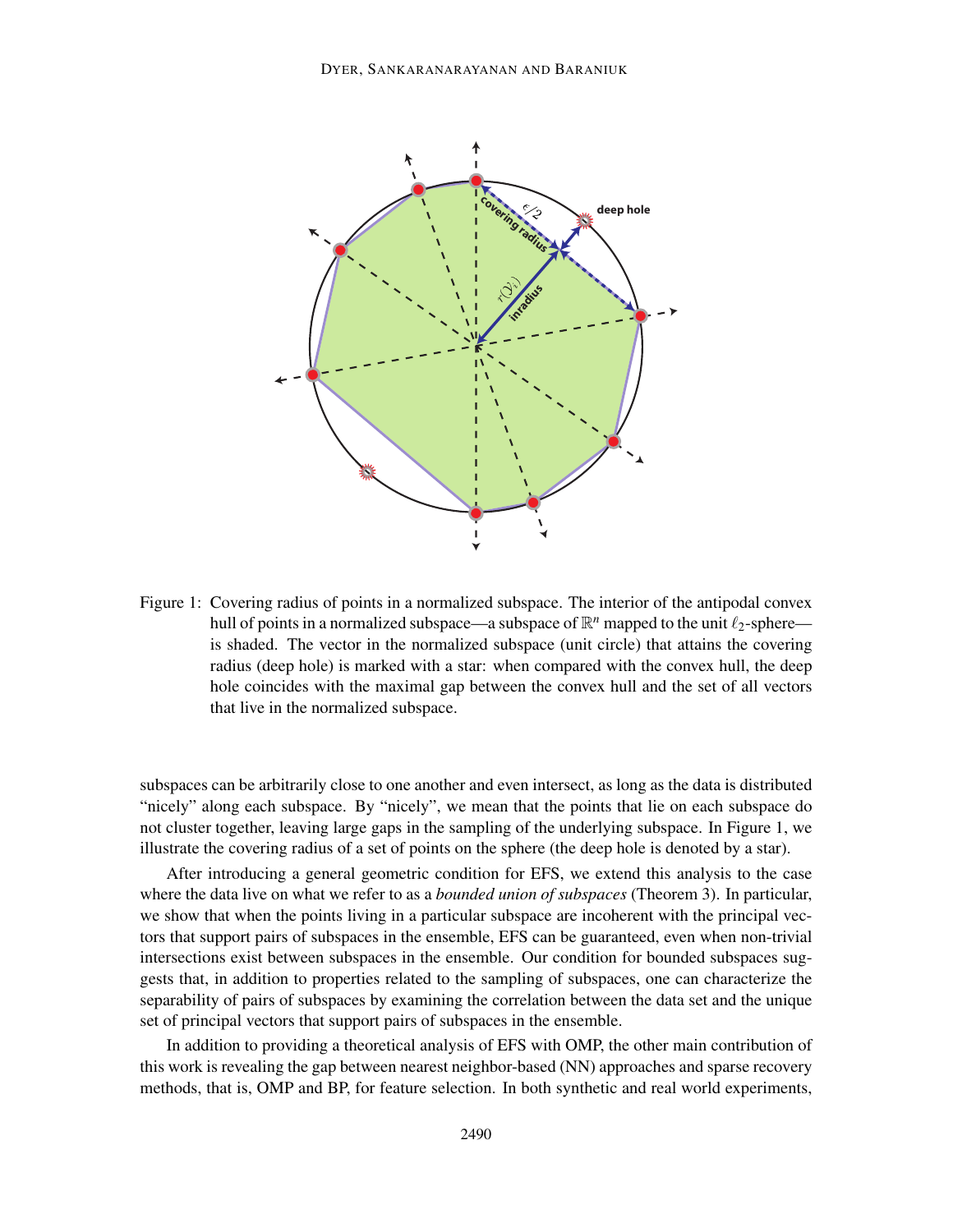we observe that while OMP, BP, and NN provide comparable rates of EFS when subspaces in the ensemble are non-intersecting and densely sampled, sparse recovery methods provide significantly higher rates of EFS than NN sets when: (*i*) the dimension of the intersection between subspaces increases and (*ii*) the sampling density decreases (fewer points per subspace). In Section 5.4, we study the performance of OMP, BP, and NN-based subspace clustering on real data, where the goal is to cluster a collection of images into their respective illumination subspaces. We show that clustering the data with OMP-based feature selection (see Algorithm 2) provides improvements over NN and BP-based (Elhamifar and Vidal, 2010, 2013) clustering methods. In the case of very sparsely sampled subspaces, where the subspace dimension equals 5 and the number of points per subspace equals 16, we obtain a 10% and 30% improvement in classification accuracy with OMP (90%), when compared with BP (80%) and NN (60%).

# 1.5 Paper Organization

We now provide a roadmap for the rest of the paper.

*Section 2.* We introduce a signal model for unions of subspaces, detail the sparse subspace clustering (SSC) algorithm (Elhamifar and Vidal, 2010), and then go on to introduce the use of OMP for feature selection and subspace clustering (Algorithm 2); we end with a motivating example.

*Section 3 and 4.* We provide a formal definition of EFS and then develop the main theoretical results of this paper. We introduce sufficient conditions for EFS to occur with OMP for general unions of subspaces in Theorem 1, disjoint unions in Corollary 1, and bounded unions in Theorem 3.

*Section 5.* We conduct a number of numerical experiments to validate our theory and compare sparse recovery methods (OMP and BP) with NN-based feature selection. Experiments are provided for both synthetic and real data.

*Section 6.* We discuss the implications of our theoretical analysis and empirical results on sparse approximation, dictionary learning, and compressive sensing. We conclude with a number of interesting open questions and future lines of research.

*Section 7.* We supply the proofs of the results contained in Sections 3 and 4.

# 1.6 Notation

In this paper, we will work solely in real finite-dimensional vector spaces,  $\mathbb{R}^n$ . We write vectors *x* in lowercase script, matrices A in uppercase script, and scalar entries of vectors as  $x(j)$ . The standard *p*-norm is defined as

$$
||x||_p = \left(\sum_{j=1}^n |x(j)|^p\right)^{1/p},
$$

where  $p \ge 1$ . The " $\ell_0$ -norm" of a vector *x* is defined as the number of non-zero elements in *x*. The support of a vector *x*, often written as supp $(x)$ , is the set containing the indices of its non-zero coefficients; hence,  $||x||_0 = |supp(x)|$ . We denote the Moore-Penrose pseudoinverse of a matrix *A* as  $A^{\dagger}$ . If  $A = U\Sigma V^T$  then  $A^{\dagger} = V\Sigma^+ U^T$ , where we obtain  $\Sigma^+$  by taking the reciprocal of the entries in Σ, leaving the zeros in their places, and taking the transpose. An orthonormal basis (ONB)  $\Phi$ that spans the subspace *S* of dimension *k* satisfies the following two properties:  $\Phi^T \Phi = I_k$  and range( $\Phi$ ) = *S*, where *I<sub>k</sub>* is the *k* × *k* identity matrix. Let  $P_{\Lambda} = X_{\Lambda} X_{\Lambda}^{\dagger}$  $\Lambda$  denote an ortho-projector onto the subspace spanned by the sub-matrix  $X_\Lambda$ .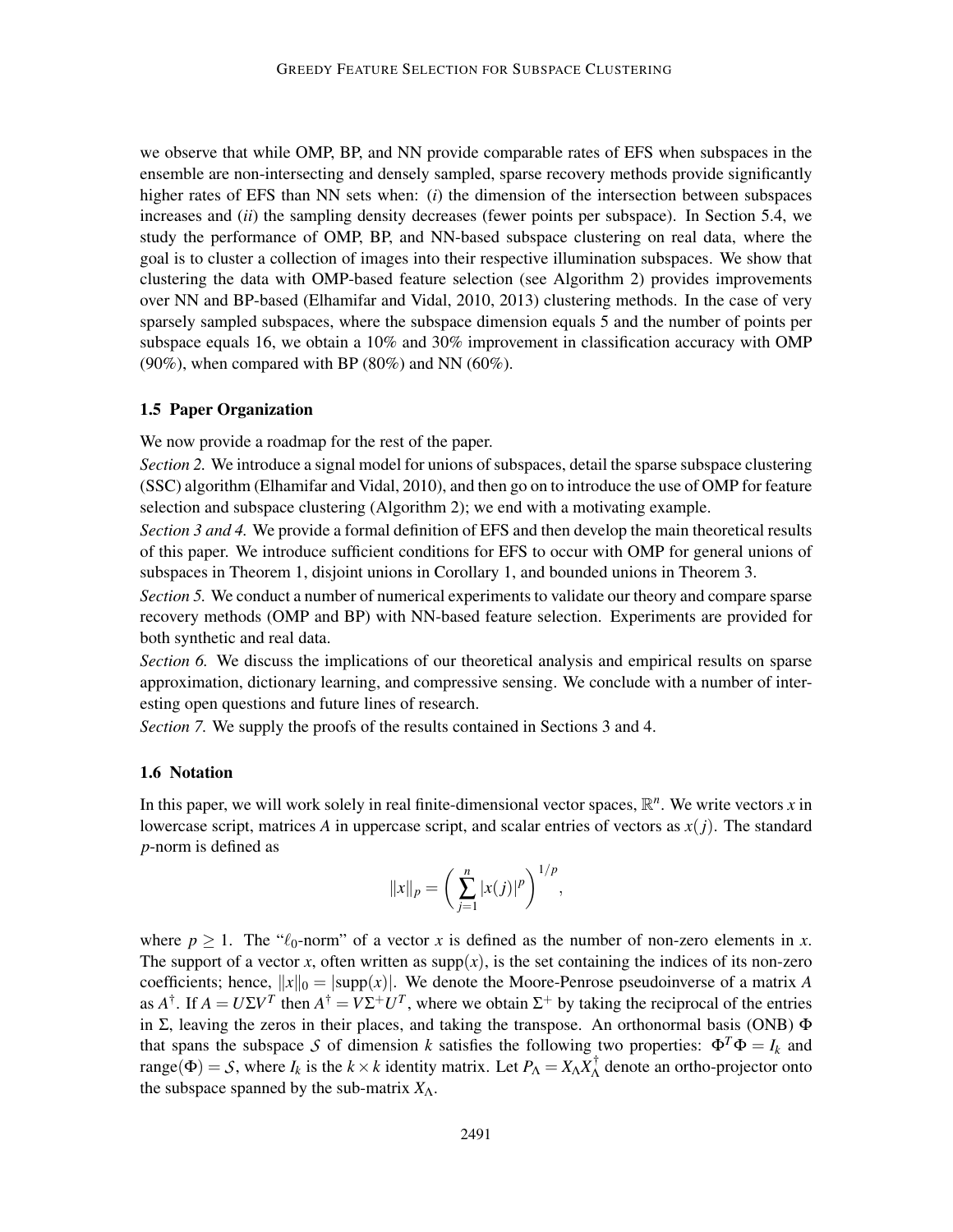# 2. Sparse Feature Selection for Subspace Clustering

In this section, we introduce a signal model for unions of subspaces, detail the sparse subspace clustering (SSC) method (Elhamifar and Vidal, 2009), and introduce an OMP-based method for sparse subspace clustering (SSC-OMP).

#### 2.1 Signal Model

Given a set of *p* subspaces of  $\mathbb{R}^n$ ,  $\{S_1, \ldots, S_p\}$ , we generate a "subspace cluster" by sampling  $d_i$ points from the  $i^{\text{th}}$  subspace  $S_i$  of dimension  $k_i \leq k$ . Let  $\mathcal{Y}_i$  denote the set of points in the  $i^{\text{th}}$  subspace cluster and let  $\widetilde{\mathcal{Y}} = \bigcup_{i=1}^p \widetilde{\mathcal{Y}}_i$  denote the union of *p* subspace clusters. Each point in  $\widetilde{\mathcal{Y}}$  is mapped to the unit sphere to generate a union of normalized subspace clusters. Let

$$
\mathcal{Y} = \left\{ \frac{y_1}{\|y_1\|_2}, \frac{y_2}{\|y_2\|_2}, \dots, \frac{y_d}{\|y_d\|_2} \right\}
$$

denote the resulting set of unit norm points and let  $\gamma$ <sup>*i*</sup> be the set of unit norm points that lie in the span of subspace  $S_i$ . Let  $\mathcal{Y}_{-i} = \mathcal{Y} \setminus \mathcal{Y}_i$  denote the set of points in  $\mathcal{Y}$  with the points in  $\mathcal{Y}_i$  excluded.

Let  $Y = [Y_1 \ Y_2 \ \cdots \ Y_p]$  denote the matrix of normalized data, where each point in  $\mathcal{Y}_i$  is stacked into the columns of  $Y_i \in \mathbb{R}^{n \times d_i}$ . The points in  $Y_i$  can be expanded in terms of an ONB  $\Phi_i \in \mathbb{R}^{n \times k_i}$  that spans  $S_i$  and subspace coefficients  $A_i = \Phi_i^T Y_i$ , where  $Y_i = \Phi_i A_i$ . Let  $Y_{-i}$  denote the matrix containing the points in *Y* with the sub-matrix  $Y_i$  excluded.

## 2.2 Sparse Subspace Clustering

The sparse subspace clustering (SSC) algorithm (Elhamifar and Vidal, 2009) proceeds by solving the following basis pursuit (BP) problem for each point in  $\mathcal{Y}$ :

$$
c_i^*
$$
 = arg min <sub>$c \in \mathbb{R}^d$</sub>  || $c||_1$  subject to  $y_i = \sum_{j \neq i} c(j)y_j$ .

After solving BP for each point in the ensemble, each  $d$ -dimensional feature vector  $c_i^*$  is placed into the *i*<sup>th</sup> row or column of a matrix  $C \in \mathbb{R}^{d \times d}$  and spectral clustering (Shi and Malik, 2000; Ng et al., 2002) is performed on the graph Laplacian of the affinity matrix  $W = |C| + |C<sup>T</sup>|$ .

In situations where points might not admit an exact representation with respect to other points in the ensemble, an inequality constrained version of BP known as basis pursuit denoising (BPDN) may be employed for feature selection (Elhamifar and Vidal, 2013). In this case, the following BPDN problem is computed for each point in *Y* :

$$
c_i^* = \arg\min_{c \in \mathbb{R}^d} \|c\|_1 \qquad \text{subject to} \qquad \|y_i - \sum_{j \neq i} c(j)y_j\|_2 < \kappa,\tag{3}
$$

where  $\kappa$  is a parameter that is selected based upon the amount of noise in the data. Recently, Wang and Xu (2013) provided an analysis of EFS for a unconstrained variant of the formulation in (3) for noisy unions of subspaces. Soltanolkotabi et al. (2013) proposed a robust procedure for subspace clustering from noisy data that extends the BPDN framework studied in Elhamifar and Vidal (2013) and Wang and Xu (2013).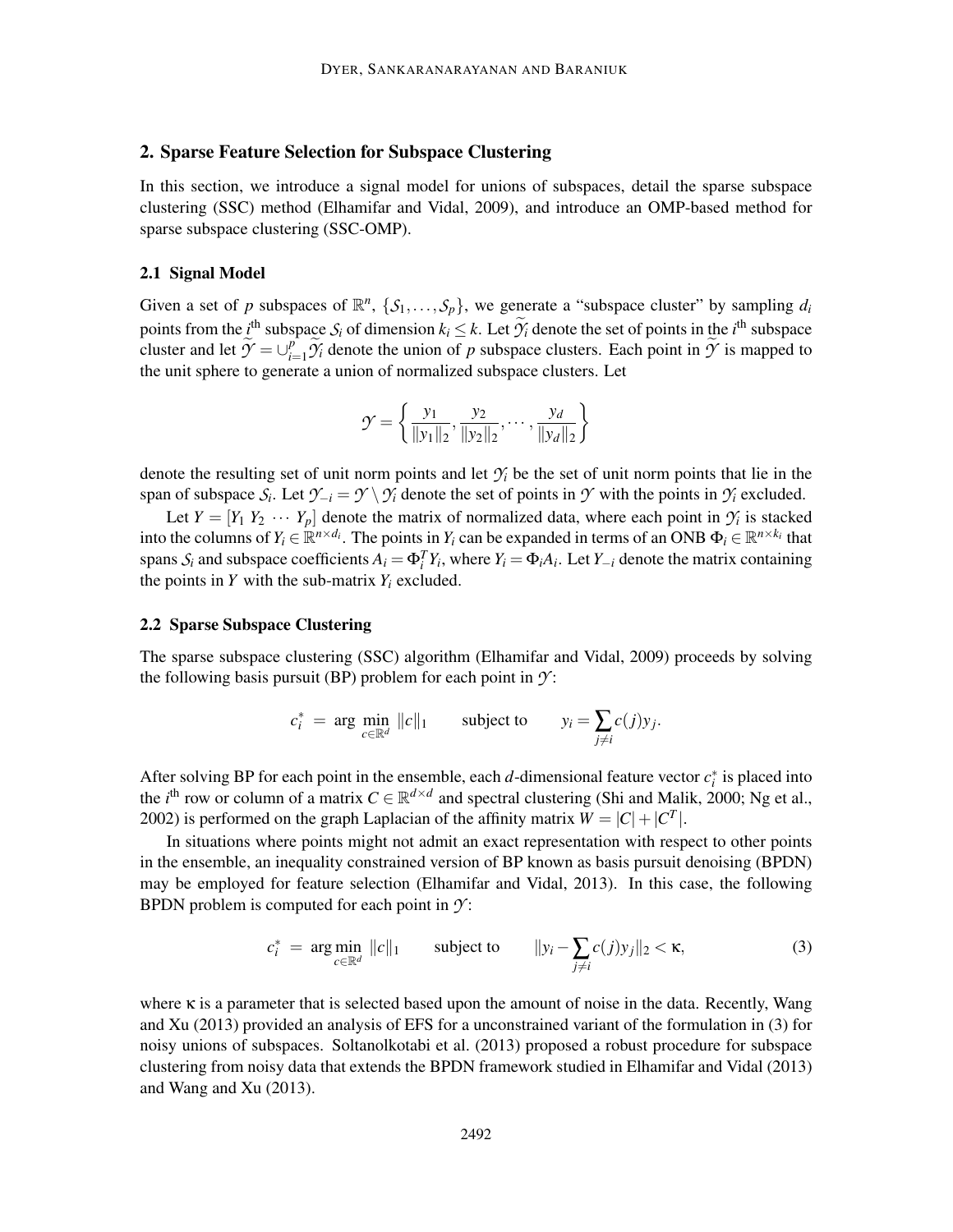# Algorithm 1 : Orthogonal Matching Pursuit (OMP)

**Input:** Input signal  $y \in \mathbb{R}^n$ , a matrix  $A \in \mathbb{R}^{n \times d}$  containing *d* signals  $\{a_i\}_{i=1}^d$  in its columns, and a stopping criterion (either the sparsity  $k$  or the approximation error  $\kappa$ ).

Output: An index set Λ containing the indices of all atoms selected in the pursuit and a coefficient vector *c* containing the coefficients associated with of all atoms selected in the pursuit.

**Initialize:** Set the residual to the input signal  $s = y$ .

1. Select the atom that is maximally correlated with the residual and add it to  $\Lambda$ 

$$
\Lambda \leftarrow \Lambda \cup \arg \max_{i} |\langle a_i, s \rangle|.
$$

2. Update the residual by projecting *s* into the space orthogonal to the span of  $A_\Lambda$ 

$$
s \leftarrow (I - P_{\Lambda})y.
$$

- 3. Repeat steps (1)–(2) until the stopping criterion is reached, for example, either  $|\Lambda| = k$ or the norm of the residual  $||s||_2 \le \kappa$ .
- 4. Return the support set  $\Lambda$  and coefficient vector  $c = A_{\Lambda}^{\dagger}$ Λ *y*.

## 2.3 Greedy Feature Selection

Instead of solving the sparse recovery problem in (2) via  $\ell_1$ -minimization, we propose the use of a low-complexity method for sparse recovery known as orthogonal matching pursuit (OMP). We detail the OMP algorithm in Algorithm 1. For each point  $y_i$ , we solve Algorithm 1 to obtain a sparse representation of the signal with respect to the remaining points in *Y*. The output of the OMP algorithm is a *feature set*,  $\Lambda^{(i)}$ , which indexes the columns in *Y* selected to form an endogenous representation of *y<sup>i</sup>* .

After computing feature sets for each point in the data set via OMP, either a spectral clustering method or a consensus-based method (Dyer, 2011) may then be employed to cluster the data. In Algorithm 2, we outline a procedure for performing an OMP-based variant of the SSC algorithm that we will refer to as SSC-OMP.

#### 2.4 Motivating Example: Clustering Illumination Subspaces

As a motivating example, we consider the problem of clustering a collection of images of faces captured under different illumination conditions: images of Lambertian objects (no specular reflections) captured under different illumination conditions have been shown to be well-approximated by a 5-dimensional subspace (Ramamoorthi, 2002). In Figure 2, we show an example of the affinity matrices obtained via OMP, BP, and NN, for a collection of images of two faces under 64 different illumination conditions selected from the Yale B Database (Georghiades et al., 2001). In this example, each  $N \times N$  image is considered a point in  $\mathbb{R}^{N^2}$  and the images of a particular person's face captured under different illumination conditions lie on a low-dimensional subspace. By varying the number of unique illumination conditions that we collect (number of points per subspace), we can manipulate the sampling density of the subspaces in the ensemble. We sort the images (points) such that images of the same face are contained in a contiguous block.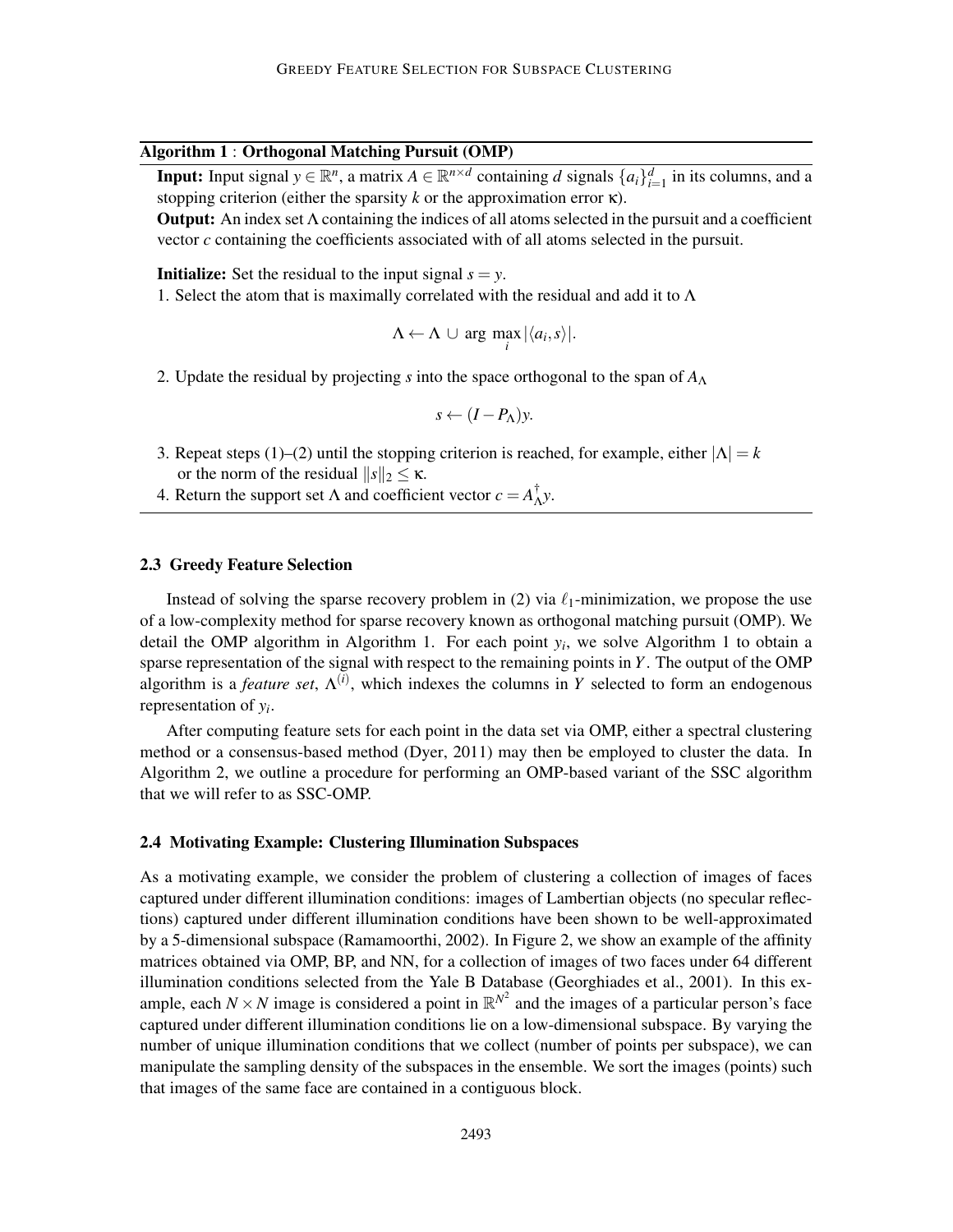# Algorithm 2 : Sparse Subspace Clustering with OMP (SSC-OMP)

**Input:** A data set  $Y \in \mathbb{R}^{n \times d}$  containing *d* points  $\{y_i\}_{i=1}^d$  in its columns, a stopping criterion for OMP, and the number of clusters *p*.

**Output:** A set of *d* labels  $L = \{l(1), l(2), \ldots, l(d)\}\)$ , where  $l(i) \in \{1, 2, \ldots, p\}$  is the label associated with the  $i^{\text{th}}$  point  $y_i$ .

# Step 1. Compute Subspace Affinity via OMP

- 1. Solve Algorithm 1 for the  $i^{\text{th}}$  point  $y_i$  to obtain a feature set  $\Lambda$  and coefficient vector  $c$ .
- 2. For all  $j \in \Lambda^{(i)}$ , let  $C_{ij} = c(j)$ . Otherwise, set  $C_{ij} = 0$ .
- 3. Repeat steps  $(1)$ – $(2)$  for all  $i = 1, \ldots, d$ .

# Step 2. Perform Spectral Clustering

- 1. Symmetrize the subspace affinity matrix *C* to obtain  $W = |C| + |C<sup>T</sup>|$ .
- 2. Perform spectral clustering on *W* to obtain a set of *d* labels *L*.

To generate the OMP affinity matrices in the right column, we use the greedy feature selection procedure outlined in Step 1 of Algorithm 2, where the sparsity level  $k = 5$ . To generate the BP affinity matrices in the middle column, we solved the BPDN problem in (3) via a homotopy algorithm where we vary the noise parameter κ and choose the smallest value of κ that produces up to 5 coefficients. The resulting coefficient vectors are then stacked into the rows of a matrix *C* and the final subspace affinity *W* is computed by symmetrizing the coefficient matrix,  $W = |C| + |C<sup>T</sup>|$ . To generate the NN affinity matrices in the left column, we compute the absolute normalized inner products between all points in the data set and then threshold each row to select the  $k = 5$  nearest neighbors to each point.

# 3. Geometric Analysis of Exact Feature Selection

In this section, we provide a formal definition of EFS and develop sufficient conditions that guarantee that EFS will occur for all of the points contained within a particular subspace cluster.

# 3.1 Exact Feature Selection

In order to guarantee that OMP returns a feature set (subset of points from  $\mathcal{Y}$ ) that produces an accurate local subspace estimate, we will be interested in determining when the feature set returned by Algorithm 1 only contains points that belong to the same subspace cluster, that is, *exact feature selection* (EFS) occurs. EFS provides a natural condition for studying performance of both subspace consensus and spectral clustering methods due to the fact that when EFS occurs, this results in a local subspace estimate that coincides with one of the true subspaces contained within the data. We now supply a formal definition of EFS.

**Definition 1 (Exact Feature Selection)** *Let*  $\mathcal{Y}_k = \{y : (I - P_k)y = 0, y \in \mathcal{Y}\}\$  *index the set of points in*  $\mathcal Y$  *that live in the span of subspace*  $\mathcal S_k$ *, where*  $P_k$  *is a projector onto the span of subspace*  $\mathcal S_k$ *. For a point*  $y \in \mathcal{Y}_k$  *with feature set*  $\Lambda$ *, if*  $y_i \subseteq \mathcal{Y}_k$ *,*  $\forall i \in \Lambda$ *, we say that*  $\Lambda$  *contains exact features.*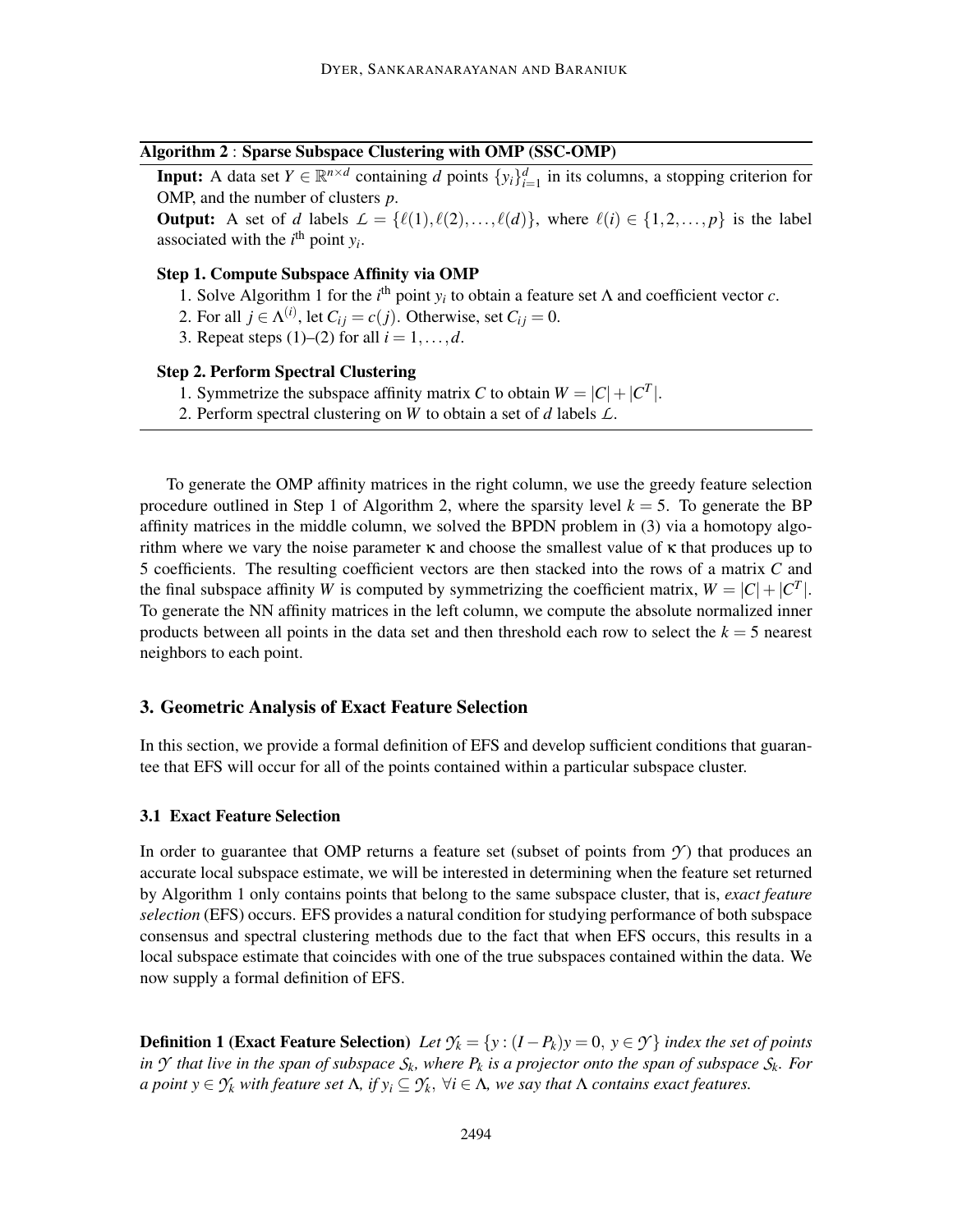

Figure 2: Comparison of subspace affinity matrices for illumination subspaces. In each row, we display the affinity matrices obtained for a different pair of illumination subspaces, for NN (left), BP (middle), and OMP (right). To the left of the affinity matrices, we display an exemplar image from each illumination subspace.

# 3.2 Sufficient Conditions for EFS

In this section, we develop geometric conditions that are sufficient for EFS with OMP. Before proceeding, however, we must introduce properties of the data set required to develop our main results.

# 3.2.1 PRELIMINARIES

Our main geometric result in Theorem 1 below requires measures of both the distance between points in *different subspace clusters* and within the *same subspace cluster*. A natural measure of the similarity between points living in different subspaces is the *mutual coherence*. A formal definition of the mutual coherence is provided below in Def. 2.

**Definition 2** (Mutual Coherence) The mutual coherence between the points in the sets  $(\gamma_i, \gamma_j)$  is *defined as*

$$
\mu_c(\mathcal{Y}_i, \mathcal{Y}_j) = \max_{u \in \mathcal{Y}_i, v \in \mathcal{Y}_j} |\langle u, v \rangle|, \text{ where } ||u||_2 = ||v||_2 = 1.
$$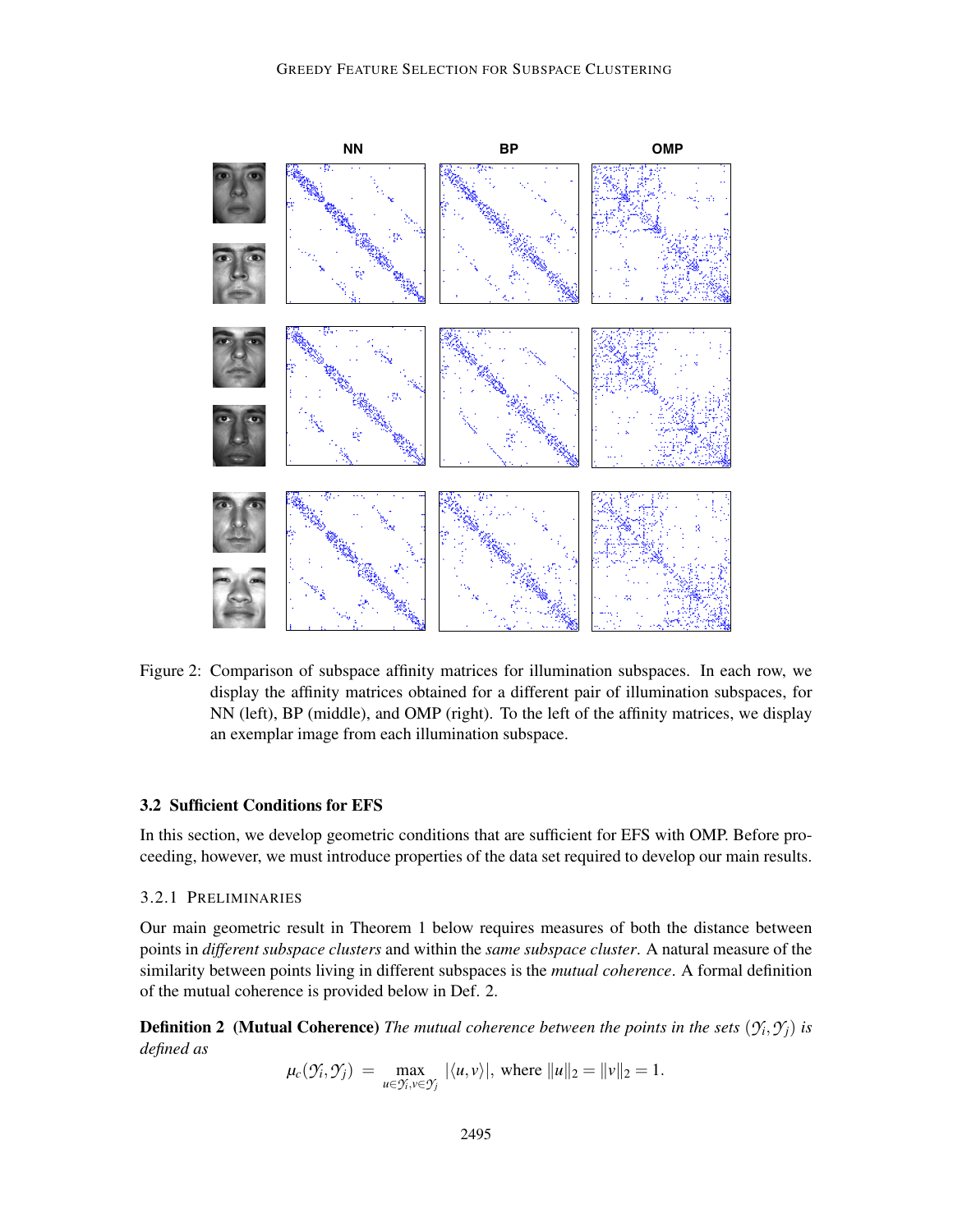In words, the mutual coherence provides a point-wise measure of the normalized inner product (coherence) between all pairs of points that lie in two different subspace clusters.

Let  $\mu_c(\gamma_i)$  denote the maximum mutual coherence between the points in  $\gamma_i$  and all other subspace clusters in the ensemble, where

$$
\mu_c(\mathcal{Y}_i) = \max_{j \neq i} \mu_c(\mathcal{Y}_i, \mathcal{Y}_j).
$$

A related quantity that provides an upper bound on the mutual coherence is the cosine of the first *principal angle* between the subspaces. The first principal angle  $\theta_{ij}^*$  between subspaces  $S_i$  and  $S_j$ , is the smallest angle between a pair of unit vectors  $(u_1, v_1)$  drawn from  $S_i \times S_j$ . Formally, the first principal angle is defined as

$$
\theta_{ij}^* = \min_{u \in S_i, v \in S_j} \arccos \langle u, v \rangle \quad \text{subject to} \quad ||u||_2 = 1, ||v||_2 = 1. \tag{4}
$$

Whereas the mutual coherence provides a measure of the similarity between a pair of unit norm vectors that are contained in the sets  $\gamma$ <sup>*i*</sup> and  $\gamma$ <sup>*j*</sup>, the cosine of the minimum principal angle provides a measure of the similarity between all pairs of unit norm vectors that lie in the span of  $S_i \times S_j$ . For this reason, the cosine of the first principal angle provides an upper bound on the mutual coherence. The following upper bound is in effect for each pair of subspace clusters in the ensemble:

$$
\mu_c(\mathcal{Y}_i, \mathcal{Y}_j) \le \cos(\theta_{ij}^*). \tag{5}
$$

.

To measure how well points in the same subspace cluster cover the subspace they live on, we will study the covering radius of each normalized subspace cluster relative to the projective distance. Formally, the covering radius of the set  $\mathcal{Y}_k$  is defined as

$$
cover(\mathcal{Y}_k) = \max_{u \in \mathcal{S}_k} \min_{y \in \mathcal{Y}_k} dist(u, y),
$$

where the projective distance between two vectors *u* and *y* is defined relative to the acute angle between the vectors

$$
dist(u, y) = \sqrt{1 - \frac{|\langle u, y \rangle|^2}{\|u\|_2 \|y\|_2}}
$$

The covering radius of the normalized subspace cluster  $\mathcal{Y}_i$  can be interpreted as the size of the largest open ball that can be placed in the set of all unit norm vectors that lie in the span of  $S_i$ , without touching a point in  $\mathcal{Y}_i$ .

Let  $(u_i^*, y_i^*)$  denote a pair of points that attain the maximum covering diameter for  $\mathcal{Y}_i$ ;  $u_i^*$  is referred to as a deep hole in  $\mathcal{Y}_i$  along  $\mathcal{S}_i$ . The covering radius can be interpreted as the sine of the angle between the deep hole  $u_i^* \in S_i$  and its nearest neighbor  $y_i^* \in S_i$ . We show the geometry underlying the covering radius in Figure 1.

In the sequel, we will be interested in the maximum (worst-case) covering attained over all  $d_i$ sets formed by removing a single point from  $\mathcal{Y}_i$ . We supply a formal definition below in Def. 3.

Definition 3 (Covering Radius) *The maximum covering diameter* ε *of the set Y<sup>i</sup> along the subspace Si is defined as*

$$
\varepsilon = \max_{j=1,\dots,d_i} 2 \text{ cover}(\{\mathcal{Y}_i \setminus y_j\}).
$$

*Hence, the covering radius equals* ε/2*.*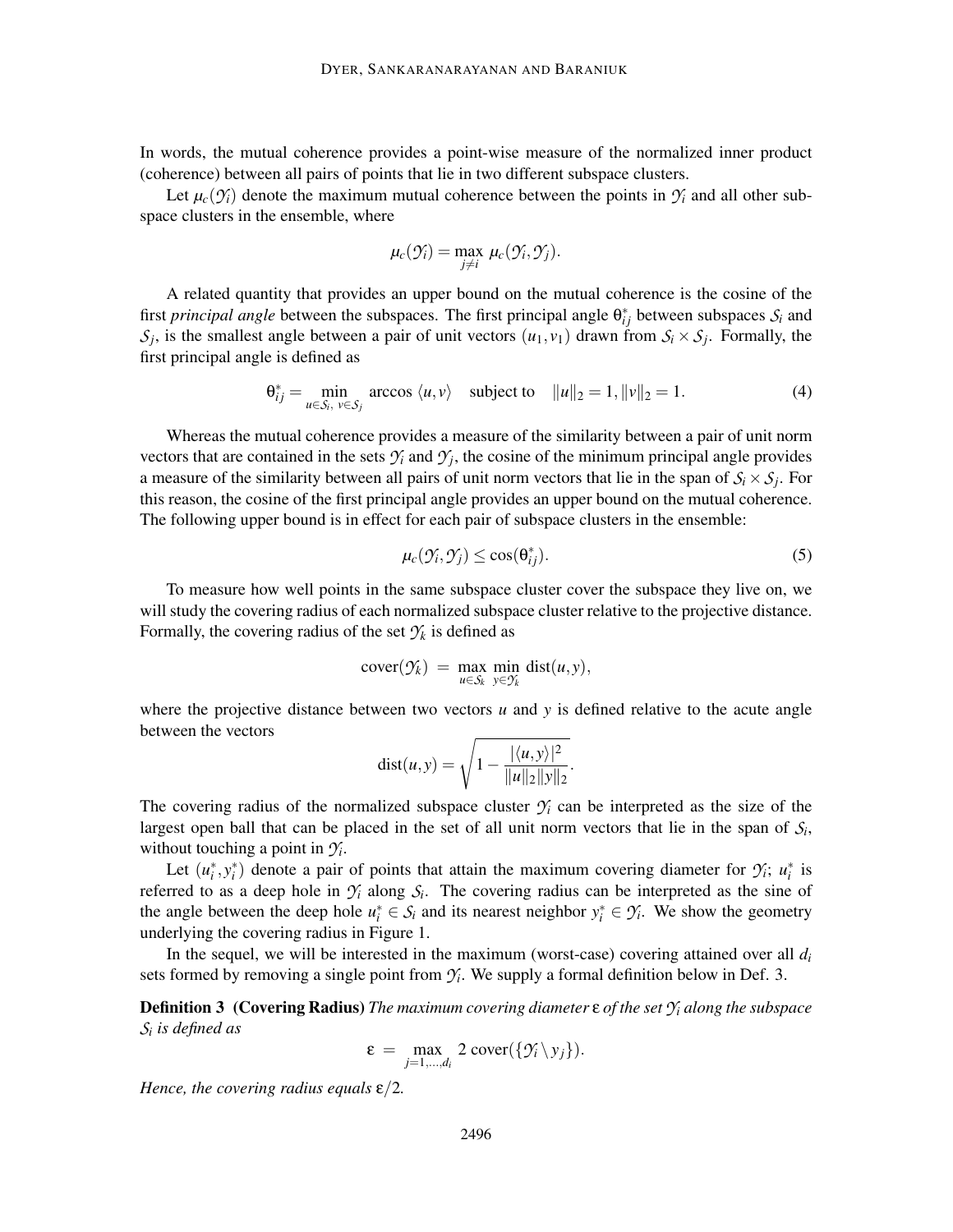A related quantity is the *inradius* of the set  $\mathcal{Y}_i$ , or the cosine of the angle between a point in  $\mathcal{Y}_i$ and any point in  $S_i$  that attains the covering radius. The relationship between the covering diameter ε and inradius *r*(*Yi*) is given by

$$
r(\mathcal{Y}_i) = \sqrt{1 - \frac{\varepsilon^2}{4}}.\tag{6}
$$

A geometric interpretation of the inradius is that it measures the distance from the origin to the maximal gap in the antipodal convex hull of the points in  $\mathcal{Y}_i$ . The geometry underlying the covering radius and the inradius is displayed in Figure 1.

### 3.2.2 MAIN RESULT FOR EFS

We are now equipped to state our main result for EFS with OMP. The proof is contained in Section 7.1.

Theorem 1 *Let* ε *denote the maximal covering diameter of the subspace cluster Y<sup>i</sup> as defined in Def. 3. A sufficient condition for Algorithm 1 to return exact feature sets for all points in Y<sup>i</sup> is that the mutual coherence*

$$
\mu_c(\mathcal{Y}_i) < \sqrt{1 - \frac{\varepsilon^2}{4}} - \frac{\varepsilon}{\sqrt[4]{12}} \max_{j \neq i} \cos(\theta_{ij}^*),\tag{7}
$$

*where* θ ∗ *i j is the minimum principal angle defined in (4).*

In words, this condition requires that the mutual coherence between points in *different subspaces* is less than the difference of two terms that both depend on the covering radius of points along a *single subspace*. The first term on the RHS of (7) is equal to the inradius, as defined in (6). The second term on the RHS of (7) is the product of the cosine of the minimum principal angle between pairs of subspaces in the ensemble and the covering diameter  $\varepsilon$  of the points in  $\mathcal{Y}_i$ .

When subspaces in the ensemble intersect, that is,  $cos(\theta_{ij}^*) = 1$ , condition (7) in Theorem 1 can be simplified as

$$
\mu_c(\mathcal{Y}_i) < \sqrt{1 - \frac{\epsilon^2}{4}} - \frac{\epsilon}{\sqrt[4]{12}} \approx \sqrt{1 - \frac{\epsilon^2}{4}} - \frac{\epsilon}{1.86}.
$$

In this case, EFS can be guaranteed for intersecting subspaces as long as the points in distinct subspace clusters are bounded away from intersections between subspaces. When the covering radius shrinks to zero, Theorem 1 requires that  $\mu_c < 1$ , or that points from different subspaces do not lie exactly in the subspace intersection, that is, are identifiable from one another.

## 3.2.3 EFS FOR DISJOINT SUBSPACES

When the subspaces in the ensemble are *disjoint*, that is,  $cos(\theta_{ij}^*) < 1$ , Theorem 1 can be simplified further by using the bound for the mutual coherence in (5). This simplification results in the following corollary.

**Corollary 1** Let  $\theta_{ij}^*$  denote the first principal angle between a pair of disjoint subspaces  $S_i$  and *Sj , and let* ε *denote the maximal covering diameter of the points in Y<sup>i</sup> . A sufficient condition for Algorithm 1 to return exact feature sets for all points in Y<sup>i</sup> is that*

$$
\max_{j\neq i} \cos(\theta^*_{ij}) < \frac{\sqrt{1-\varepsilon^2/4}}{1+\varepsilon/\sqrt[4]{12}}.
$$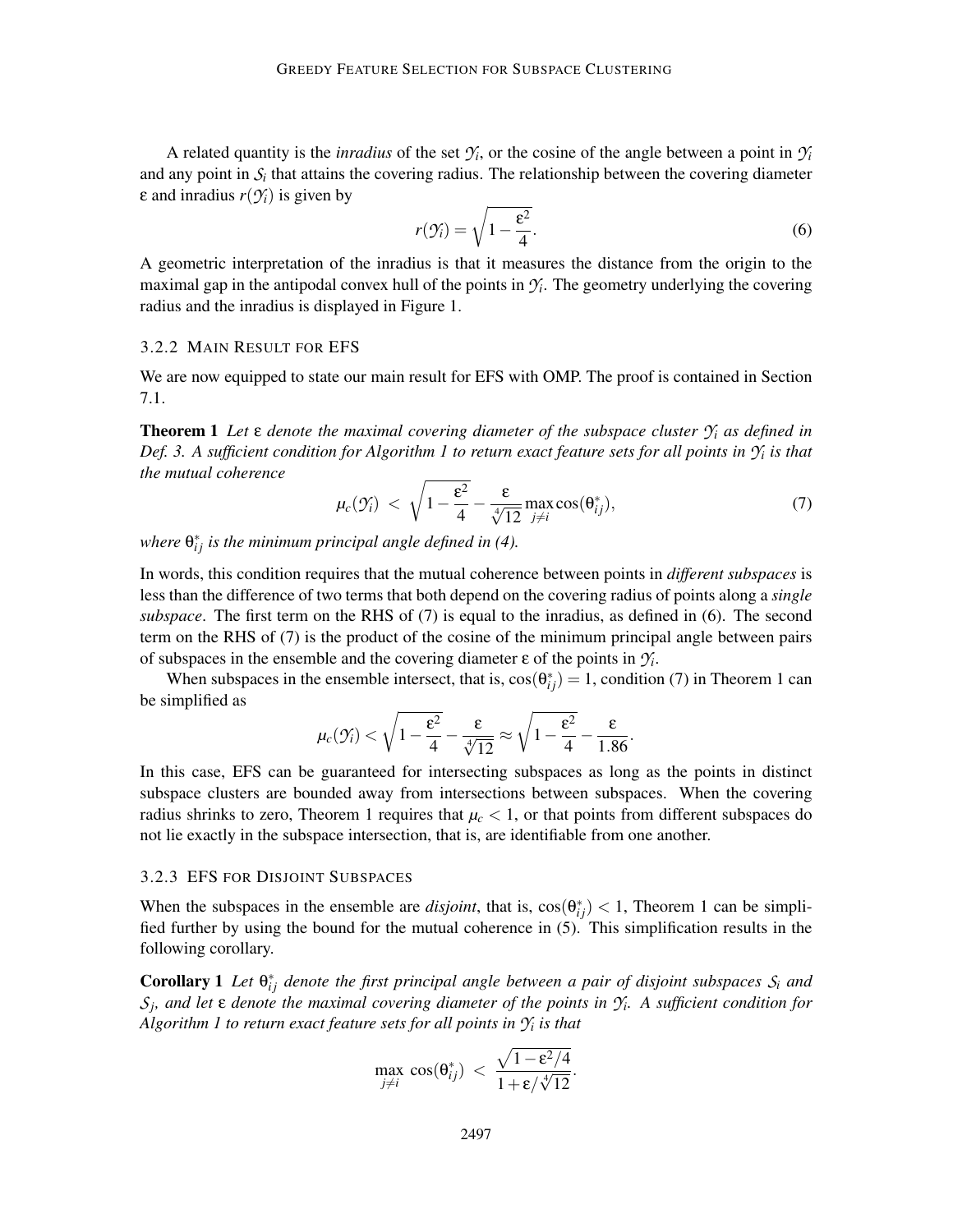

Figure 3: Geometry underlying EFS. A union of two disjoint subspaces of different dimension: the convex hull of a set of points (red circles) living on a 2D subspace is shaded (green). In (a), we show an example where EFS is guaranteed—the projection of points along the 1D subspace lie inside the shaded region. In (b), we show an example where EFS is not guaranteed—the projection of points along the 1D subspace lie outside the shaded region.

# 3.2.4 GEOMETRY UNDERLYING EFS WITH OMP

The main idea underlying the proof of Theorem 1 is that, at each iteration of Algorithm 1, we require that the residual used to select a point to be included in the feature set is closer to a point in the *correct subspace cluster*  $(\gamma_i)$  than a point in an *incorrect subspace cluster*  $(\gamma_{-i})$ . To be precise, we require that the normalized inner product of the residual signal *s* and all points outside of the correct subspace cluster

$$
\max_{y \in \mathcal{Y}_{-i}} \frac{|\langle s, y \rangle|}{\|s\|_2} < r(\mathcal{Y}_i),\tag{8}
$$

at each iteration of Algorithm 1. To provide the result in Theorem 1, we require that (8) holds for all  $s \in S_i$ , or all possible residual vectors.

A geometric interpretation of the EFS condition in Theorem 1 is that the orthogonal projection of all points outside of a subspace must lie within the antipodal convex hull of the set of normalized points that span the subspace. To see this, consider the projection of the points in *Y*−*<sup>i</sup>* onto *S<sup>i</sup>* . Let  $z_j^*$  denote the point on subspace  $S_i$  that is closest to the signal  $y_j \in \mathcal{Y}_{-i}$ ,

$$
z_j^* = \arg\min_{z \in S_i} \ \|z - y_j\|_2.
$$

We can also write this projection in terms of a orthogonal projection operator  $P_i = \Phi_i \Phi_i^T$ , where  $\Phi_i$ is an ONB that spans  $S_i$  and  $z_j^* = P_i y_j$ .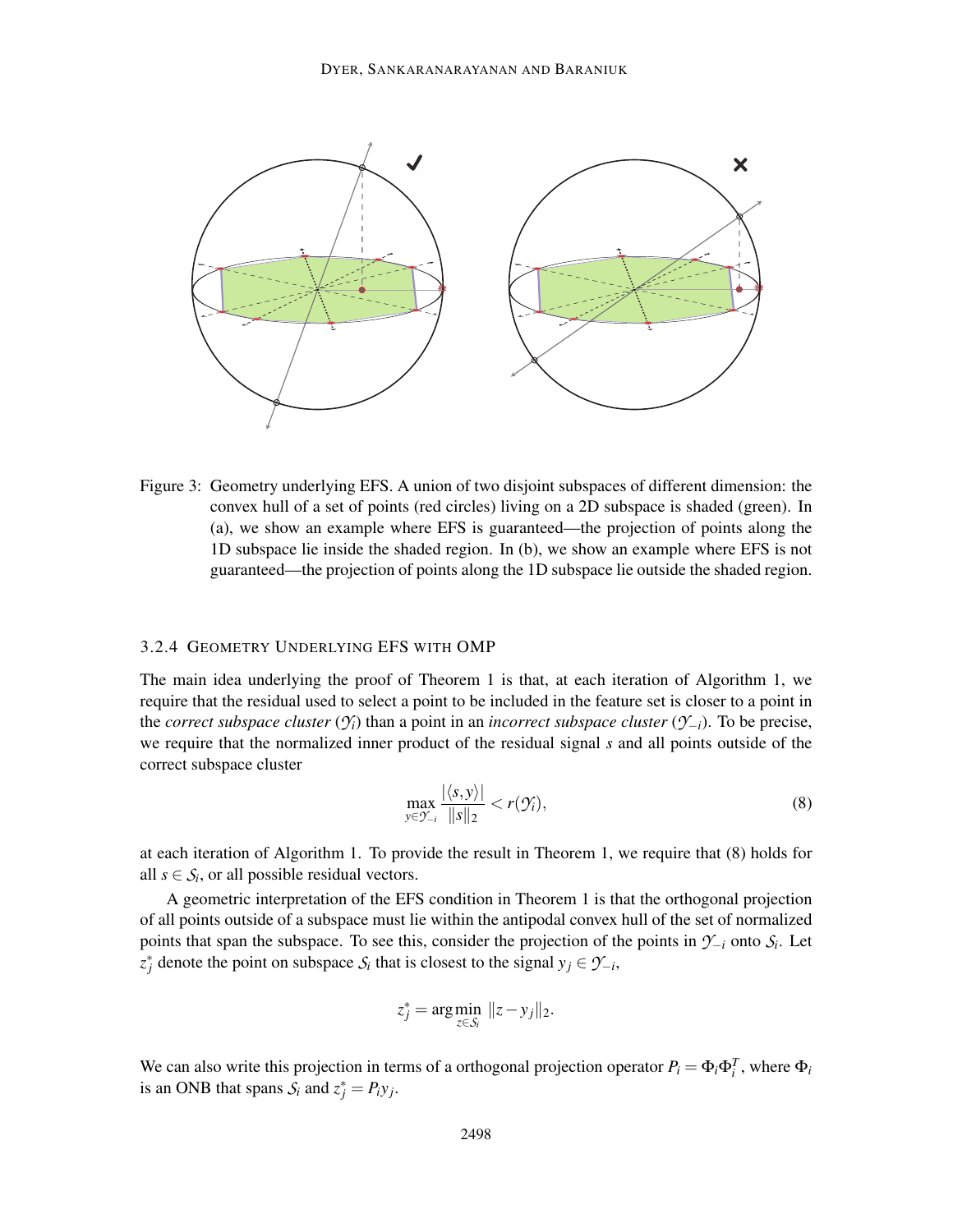By definition, the normalized inner product of the residual with points in incorrect subspace clusters is upper bounded as

$$
\max_{y_j \in \mathcal{Y}_{-i}} \frac{|\langle s, y_j \rangle|}{\|s\|_2} \le \max_{y_j \in \mathcal{Y}_{-i}} \frac{|\langle z_j^*, y_j \rangle|}{\|z_j^*\|_2} = \max_{y_j \in \mathcal{Y}_{-i}} \cos \angle \{z_j^*, y_j\}
$$

Thus to guarantee EFS, we require that the cosine of the angle between all signals in  $\mathcal{Y}^{-i}$  and their projection onto  $S_i$  is less than the inradius of  $\mathcal{Y}_i$ . Said another way, the EFS condition requires that the length of all projected points be less than the inradius of  $\mathcal{Y}_i$ .

In Figure 3, we provide a geometric visualization of the EFS condition for a union of disjoint subspaces (union of a 1D subspace with a 2D subspace). In (a), we show an example where EFS is guaranteed because the projection of the points outside of the 2D subspace lie well within the antipodal convex hull of the points along the normalized 2D subspace (ring). In (b), we show an example where EFS is not guaranteed because the projection of the points outside of the 2D subspace lie outside of the antipodal convex hull of the points along the normalized 2D subspace (ring).

### 3.3 Connections to Previous Work

In this section, we will connect our results for OMP with previous analyses of EFS with BP for disjoint (Elhamifar and Vidal, 2010, 2013) and intersecting (Soltanolkotabi and Candes, 2012) sub- ` spaces. Following this, we will contrast the geometry underlying EFS with exact recovery conditions used to guarantee support recovery for both OMP and BP (Tropp, 2004, 2006).

#### 3.3.1 SUBSPACE CLUSTERING WITH BP

Elhamifar and Vidal (2010) develop the following sufficient condition for EFS to occur for BP from a union of disjoint subspaces,

$$
\max_{j \neq i} \cos(\theta_{ij}^*) \, < \, \max_{\widetilde{Y}_i \in \mathbb{W}_i} \frac{\sigma_{\min}(Y_i)}{\sqrt{k_i}},\tag{9}
$$

where  $\mathbb{W}_i$  is the set of all full rank sub-matrices  $\widetilde{Y}_i \in \mathbb{R}^{n \times k_i}$  of the data matrix  $Y_i \in \mathbb{R}^{n \times d_i}$  and  $\sigma_{\min}(\widetilde{Y}_i)$ is the minimum singular value of the sub-matrix  $Y_i$ . Since we assume that all of the data points have been normalized,  $\sigma_{\min}(\tilde{Y}_i) \leq 1$ ; thus, the best case result that can be obtained is that the minimum principal angle,  $cos(\theta_{ij}^*) < 1/\sqrt{k_i}$ . This suggests that the minimum principal angle of the union must go to zero, that is, the union must consist of orthogonal subspaces, as the subspace dimension increases.

In contrast to the condition in (9), the conditions we provide in Theorem 1 and Corollary 1 do not depend on the subspace dimension. Rather, we require that there are enough points in each subspace to achieve a sufficiently small covering; in which case, EFS can be guaranteed for subspaces of any dimension.

Soltanolkotabi and Candes (2012) develop the following sufficient condition for EFS to occur ` for BP from a union of intersecting subspaces,

$$
\mu_{\nu}(\mathcal{Y}_i) = \max_{y \in \mathcal{Y}_{-i}} \|V_{(i)}^T y\|_{\infty} < r(\mathcal{Y}_i),\tag{10}
$$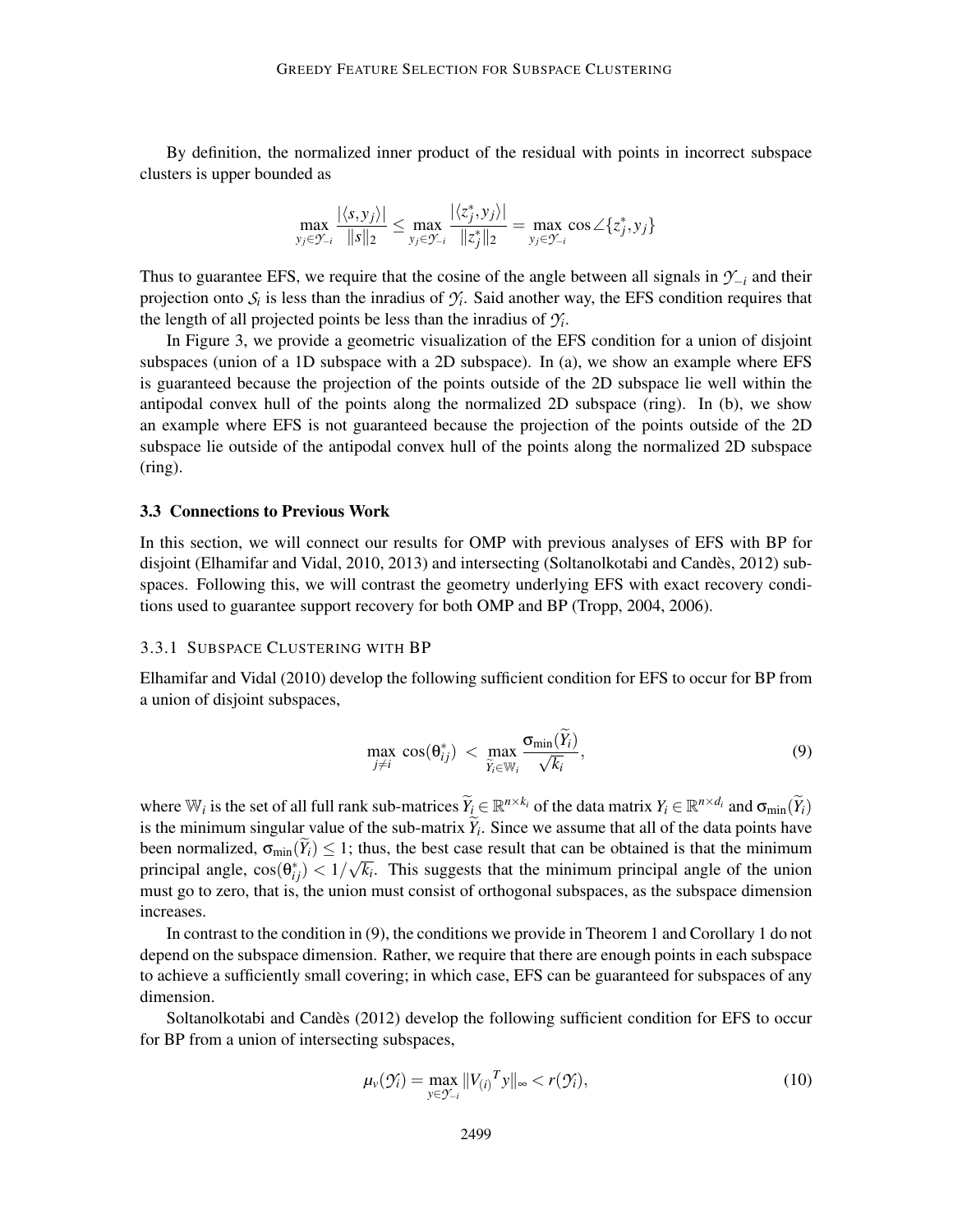where the matrix  $V_{(i)} \in \mathbb{R}^{d_i \times n}$  contains the dual directions (the dual vectors for each point in  $\mathcal{Y}_i$ embedded in  $\mathbb{R}^n$ ) in its columns,<sup>3</sup> and  $r(\mathcal{Y}_i)$  is the inradius as defined in (6). In words, (10) requires that the maximum coherence between any point in  $\mathcal{Y}$ <sup>−*i*</sup> and the dual directions contained in  $V$ <sub>(*i*)</sub> be less than the inradius of the points in *Y<sup>i</sup>* .

To link the result in (10) to our guarantee for OMP in Theorem 1, we observe that while (10) requires that  $\mu_\nu(\gamma_i)$  (coherence between a point in a subspace cluster and the dual directions of points in a different subspace cluster) be less than the inradius, Theorem 1 requires that the mutual coherence  $\mu_c(\gamma_i)$  (coherence between two points in different subspace clusters) be less than the inradius minus an additional term that depends on the covering radius. For an arbitrary set of points that live on a union of subspaces, the precise relationship between the two coherence parameters  $\mu_c(Y_i)$  and  $\mu_v(Y_i)$  is not straightforward; however, when the points in each subspace cluster are distributed uniformly and at random along each subspace, the dual directions will also be distributed uniformly along each subspace.<sup>4</sup> In this case,  $\mu_\nu(\mathcal{Y}_i)$  will be roughly equivalent to the mutual coherence  $\mu_c(\gamma_i)$ .

This simplification reveals the connection between the result in (10) for BP and the condition in Theorem 1 for OMP. In particular, when  $\mu_\nu(\gamma_i) \approx \mu_c(\gamma_i)$ , our result for OMP requires that the mutual coherence is smaller than the inradius minus an additional term that is linear in the covering diameter ε. For this reason, our result in Theorem 1 is more restrictive than the result provided in (10). The gap between the two bounds shrinks to zero only when the minimum principal angle  $\theta_{ij}^* \to \pi/2$  (orthogonal subspaces) or when the covering diameter  $\varepsilon \to 0$ .

In our empirical studies, we find that when BPDN is tuned to an appropriate value of the noise parameter κ, BPDN tends to produce higher rates of EFS than OMP. This suggests that the theoretical gap between the two approaches might not be an artifact of our current analysis; rather, there might exist an intrinsic gap between the performance of each method with respect to EFS. Nonetheless, an interesting finding from our empirical study in Section 5.4, is that despite the fact that BPDN provides better rates of EFS than OMP, OMP typically provides better clustering results than BPDN. For these reasons, we maintain that OMP offers a powerful low-complexity alternative to  $\ell_1$ -minimization approaches for feature selection.

# 3.3.2 EXACT RECOVERY CONDITIONS FOR SPARSE RECOVERY

To provide further intuition about EFS in endogenous sparse recovery, we will compare the geometry underlying the EFS condition with the geometry of the exact recovery condition (ERC) for sparse signal recovery methods (Tropp, 2004, 2006).

To guarantee exact support recovery for a signal  $y \in \mathbb{R}^n$  which has been synthesized from a linear combination of atoms from the sub-matrix  $\Phi_{\Lambda} \in \mathbb{R}^{n \times k}$ , we must ensure that our approximation of *y* consists solely of atoms from  $\Phi_{\Lambda}$ . Let  $\{\phi_i\}_{i \notin \Lambda}$  denote the set of atoms in  $\Phi$  that are not indexed by the set Λ. The *exact recovery condition* (ERC) in Theorem 2 is sufficient to guarantee that we obtain exact support recovery for both BP and OMP (Tropp, 2004).

<sup>3.</sup> See Def. 2.2 for a formal definition of the dual directions and insight into the geometry underlying their guarantees for EFS via BP (Soltanolkotabi and Candès, 2012).

<sup>4.</sup> This approximation is based upon personal correspondence with M. Soltankotabi, an author of the work in Soltanolkotabi and Candès (2012).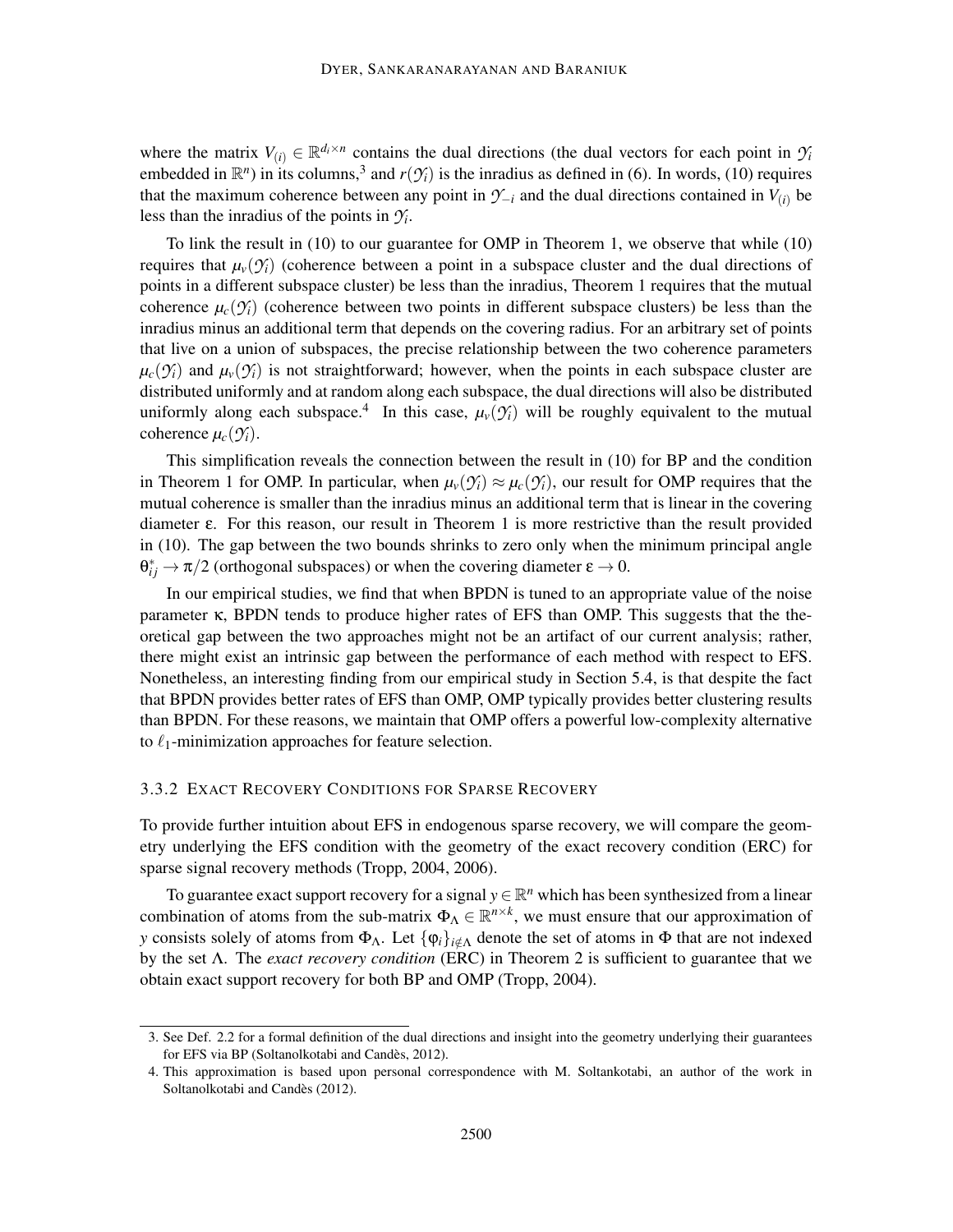Theorem 2 (Tropp, 2004) *For any signal supported over the sub-dictionary*  $Φ$ Λ*, exact support recovery is guaranteed for both OMP and BP if*

$$
\text{ERC}(\Lambda)=\max_{i\notin \Lambda}\|\Phi_{\Lambda}^{\dagger}\phi_i\|_1<1.
$$

A geometric interpretation of the ERC is that it provides a measure of how far a projected atom  $\varphi_i$  outside of the set  $\Lambda$  lies from the antipodal convex hull of the atoms in  $\Lambda$ . When a projected atom lies outside of the antipodal convex hull formed by the set of points in the sub-dictionary  $\Phi_{\Lambda}$ , then the ERC condition is violated and support recovery is not guaranteed. For this reason, the ERC requires that the maximum coherence between the atoms in  $\Phi$  is sufficiently low or that  $\Phi$  is *incoherent*.

While the ERC condition requires a *global incoherence* property on all of the columns of Φ, we can interpret EFS as requiring a *local incoherence* property. In particular, the EFS condition requires that the projection of atoms in an incorrect subspace cluster *Y*−*<sup>i</sup>* onto *S<sup>i</sup>* must be incoherent with any deep holes in  $\mathcal{Y}_i$  along  $\mathcal{S}_i$ . In contrast, we require that the points within a subspace cluster exhibit local coherence in order to produce a small covering radius.

# 4. EFS for Bounded Unions of Subspaces

In this section, we study the connection between EFS and the higher-order principal angles (beyond the minimum angle) between pairs of intersecting subspaces.

### 4.1 Subspace Distances

To characterize the "distance" between pairs of subspaces in the ensemble, the *principal angles* between subspaces will prove useful. As we saw in the previous section, the first principal angle  $\theta_0$  between subspaces  $S_1$  and  $S_2$  of dimension  $k_1$  and  $k_2$  is defined as the smallest angle between a pair of unit vectors  $(u_1, v_1)$  drawn from  $S_1 \times S_2$ . The vector pair  $(u_1^*, v_1^*)$  that attains this minimum is referred to as the first set of principal vectors. The second principal angle  $\theta_1$  is defined much like the first, except that the second set of principal vectors that define the second principal angle are required to be orthogonal to the first set of principal vectors  $(u_1^*, v_1^*)$ . The remaining principal angles are defined recursively in this way. The sequence of  $k = min(k_1, k_2)$  principal angles,  $\theta_0 \leq$  $\theta_1 \leq \cdots \leq \theta_{k-1}$ , is non-decreasing and all of the principal angles lie between [0, $\pi/2$ ].

The definition above provides insight into what the principal angles/vectors tell us about the geometry underlying a pair of subspaces; in practice, however, the principal angles are not computed in this recursive manner. Rather, a computationally efficient way to compute the principal angles between two subspaces  $S_i$  and  $S_j$  is to first compute the singular values of the matrix  $G = \Phi_i^T \Phi_j$ , where  $\Phi_i \in \mathbb{R}^{n \times k_i}$  is an ONB that spans subspace  $S_i$ . Let  $G = U\Sigma V^T$  denote the SVD of *G* and let  $\sigma_{ij} \in [0,1]^k$  denote the singular values of *G*, where  $k = \min(k_i, k_j)$  is the minimum dimension of the two subspaces. The *m*<sup>th</sup> smallest principal angle  $\theta_{ij}(m)$  is related to the *m*<sup>th</sup> largest entry of  $\sigma_{ij}$  via the following relationship,  $\cos(\theta_{ij}(m)) = \sigma_{ij}(m)$ . For our subsequent discussion, we will refer to the singular values of *G* as the *cross-spectra* of the subspace pair  $(S_i, S_j)$ .

A pair of subspaces is said to be *disjoint* if the minimum principal angle is greater than zero. Non-disjoint or intersecting subspaces are defined as subspaces with minimum principal angle equal to zero. The dimension of the intersection between two subspaces is equivalent to the number of principal angles equal to zero or equivalently, the number of entries of the cross-spectra that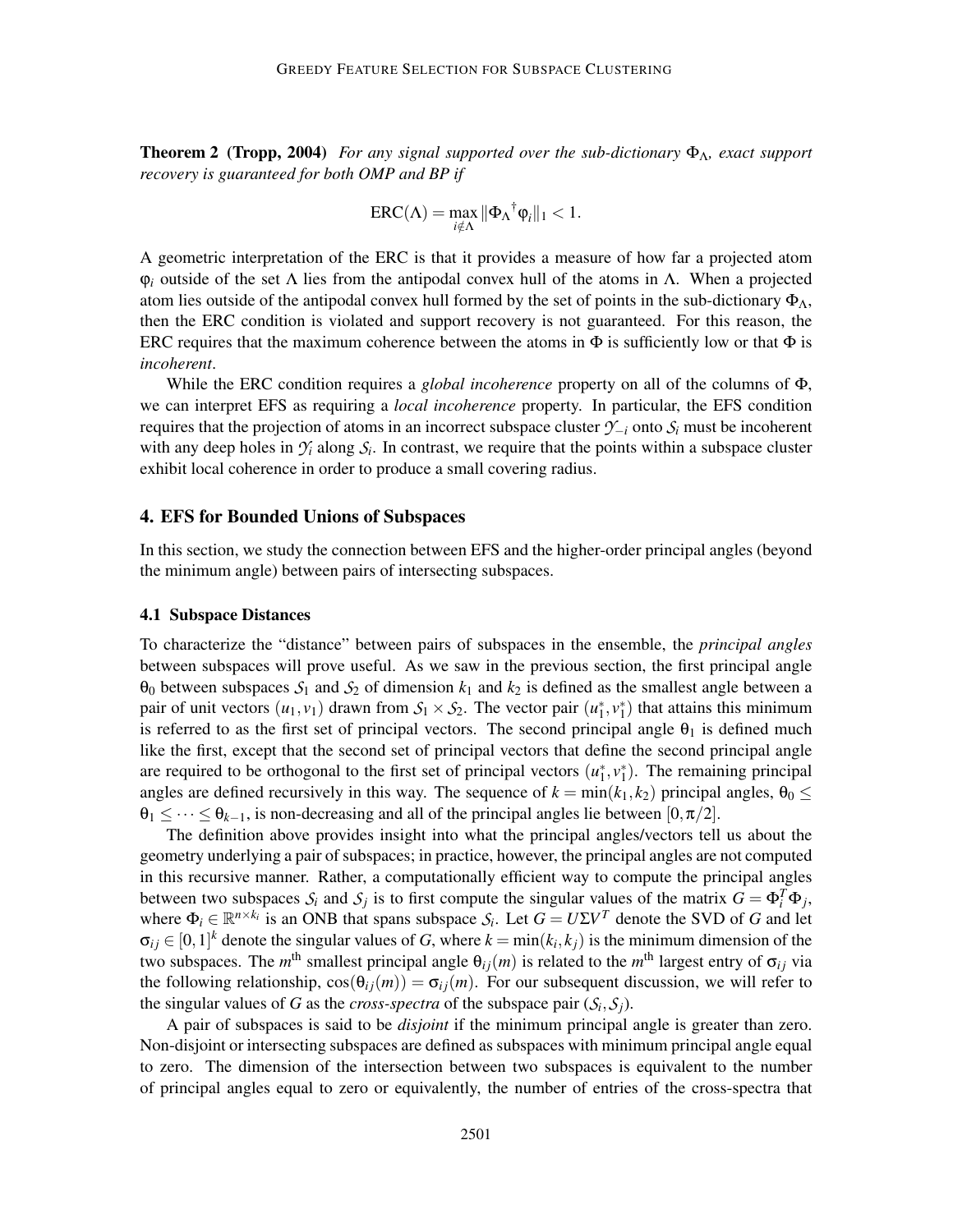are equal to one. We define the *overlap* between two subspaces as the rank $(G)$  or equivalently,  $q = ||\sigma_{ij}||_0$ , where  $q \ge \dim(\mathcal{S}_i \cap \mathcal{S}_j)$ .

#### 4.2 Sufficient Conditions for EFS from Bounded Unions

The sufficient conditions for EFS in Theorem 1 and Corollary 1 reveal an interesting relationship between the covering radius, mutual coherence, and the minimum principal angle between pairs of subspaces in the ensemble. However, we have yet to reveal any dependence between EFS and higher-order principal angles. To make this connection more apparent, we will make additional assumptions about the distribution of points in the ensemble, namely that the data set produces a *bounded union of subspaces* relative to the principal vectors supporting pairs of subspaces in the ensemble.

Let  $Y = [Y_i Y_j]$  denote a collection of unit-norm data points, where  $Y_i$  and  $Y_j$  contain the points in subspaces  $S_i$  and  $S_j$ , respectively. Let  $G = \Phi_i^T \Phi_j = U \Sigma V^T$  denote the SVD of *G*, where rank $(G) = q$ . Let  $\tilde{U} = \Phi_i U_q$  denote the set of left principal vectors of *G* that are associated with the *q* nonzero singular values in Σ. Similarly, let  $\widetilde{V} = \Phi_j V_q$  denote the set of right principal vectors of *G* that are associated with the nonzero singular values in  $\Sigma$ . When the points in each subspace are incoherent with the principal vectors in the columns of  $\tilde{U}$  and  $\tilde{V}$ , we say that the ensemble *Y* is an *bounded union of subspaces*. Formally, we require the following incoherence property holds:

$$
\left(\|Y_i^T\widetilde{U}\|_{\infty}, \|Y_j^T\widetilde{V}\|_{\infty}\right) \leq \gamma,\tag{11}
$$

where  $\|\cdot\|_{\infty}$  is the entry-wise maximum and  $\gamma \in (0,1]$ . This property requires that the inner products between the points in a subspace and the set of principal vectors that span non-orthogonal directions between a pair of subspaces is bounded by a fixed constant.

When the points in each subspace are distributed such that  $(11)$  holds, we can rewrite the mutual coherence between any two points from different subspaces to reveal its dependence on higher-order principal angles. In particular, we show (in Section 7.2) that the coherence between the residual *s* used in Algorithm 1 to select the next point to be included in the representation of a point  $y \in \mathcal{Y}_i$ , and a point in  $\mathcal{Y}_j$  is upper bounded by

$$
\max_{y \in \mathcal{Y}_j} \frac{|\langle s, y \rangle|}{\|s\|_2} \le \gamma \|\sigma_{ij}\|_1,
$$
\n(12)

where  $\gamma$  is the bounding constant of the data *Y* and  $\|\sigma_{ij}\|_1$  is the  $\ell_1$ -norm of the cross-spectra or equivalently, the trace norm of *G*. Using the bound in (12), we arrive at the following sufficient condition for EFS from bounded unions of subspaces. We provide the proof in Section 7.2.

**Theorem 3** Let Y live on a bounded union of subspaces, where  $q = \text{rank}(G)$  and  $\gamma < \sqrt{1/q}$ . Let  $\sigma_{ij}$  *denote the cross-spectra of the subspaces*  $S_i$  *and*  $S_j$  *and let*  $\varepsilon$  *denote the covering diameter of*  $\mathcal{Y}_i$ . A sufficient condition for Algorithm 1 to return exact feature sets for all points in  $\mathcal{Y}_i$  is that the *covering diameter*

$$
\varepsilon \, < \, \min_{j \neq i} \, \sqrt{1 - \gamma^2 \|\sigma_{ij}\|_1^2}.
$$

This condition requires that both the covering diameter of each subspace and the bounding constant of the union be sufficiently small in order to guarantee EFS. One way to guarantee that the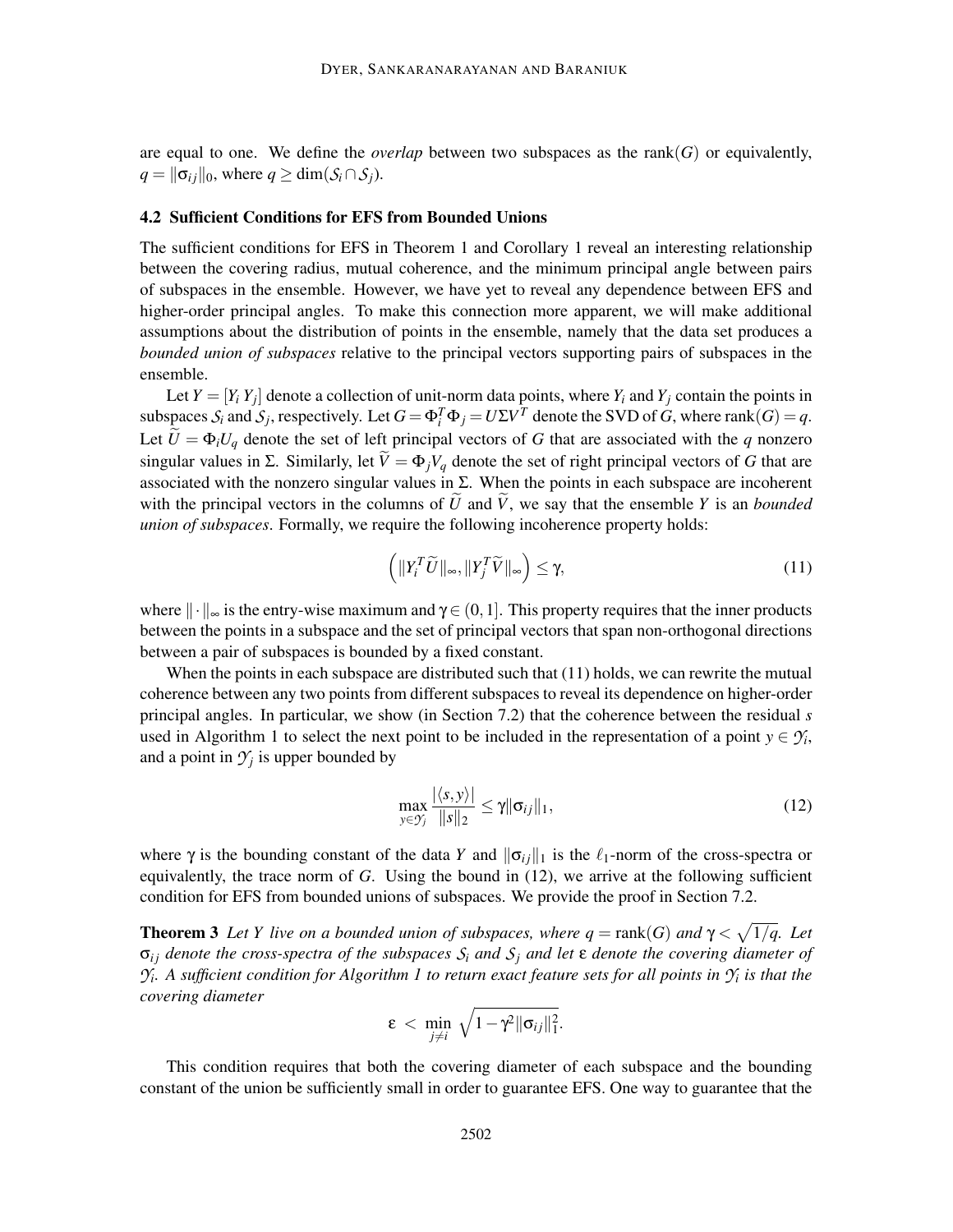ensemble has a small bounding constant is to constrain the total amount of energy that points in  $\mathcal{Y}_i$ have in the *q*-dimensional subspace spanned by the principal vectors in  $\tilde{V}$ .

Our analysis for bounded unions assumes that the nonzero entries of the cross-spectra are equal, and thus each pair of supporting principal vectors in  $V$  are equally important in determining whether points in  $\mathcal{Y}_i$  will admit EFS. However, this assumption is not true in general. When the union is supported by principal vectors with non-uniform principal angles, our analysis suggests that a weaker form of incoherence is required. Instead of requiring incoherence with all principal vectors, the data must be sufficiently incoherent with the principal vectors that correspond to small principal angles (or large values of the cross-spectra). This means that as long as points are not concentrated along the principal directions with small principal angles (i.e., intersections), then EFS can be guaranteed, even when subspaces exhibit non-trivial intersections. To test this prediction, we will study EFS for a *bounded energy model* in Section 5.2. We show that when the data set is sparsely sampled (larger covering radius), reducing the amount of energy that points contain in subspace intersections, does in fact increase the probability that points admit EFS.

Finally, our analysis of bounded unions suggests that the decay of the cross-spectra is likely to play an important role in determining whether points will admit EFS or not. To test this hypothesis, we will study the role that the structure of the cross-spectra plays in EFS in Section 5.3.

## 5. Experimental Results

In our theoretical analysis of EFS in Sections 3 and 4, we revealed an intimate connection between the covering radius of subspaces and the principal angles between pairs of subspaces in the ensemble. In this section, we will conduct an empirical study to explore these connections further. In particular, we will study the probability of EFS as we vary the covering radius as well as the dimension of the intersection and/or overlap between subspaces.

#### 5.1 Generative Model for Synthetic Data

In order to study EFS for unions of subspaces with varied cross-spectra, we will generate synthetic data from unions of overlapping *block sparse signals*.

## 5.1.1 CONSTRUCTING SUB-DICTIONARIES

We construct a pair of sub-dictionaries as follows: Take two subsets  $\Omega_1$  and  $\Omega_2$  of *k* signals (atoms) from a dictionary *D* containing *M* atoms  $\{d_m\}_{m=1}^M$  in its columns, where  $d_m \in \mathbb{R}^n$  and  $|\Omega_1| = |\Omega_2| =$ *k*. Let  $\Psi \in \mathbb{R}^{n \times k}$  denote the subset of atoms indexed by  $\Omega_1$ , and let  $\Phi \in \mathbb{R}^{n \times k}$  denote the subset of atoms indexed by  $\Omega_2$ . Our goal is to select Ψ and Φ such that  $G = \Psi^T \Phi$  is diagonal, that is,  $\langle \psi_i, \phi_j \rangle = 0$ , if  $i \neq j$ , where  $\psi_i$  is the *i*<sup>th</sup> element in Ψ and  $\phi_j$  is the *j*<sup>th</sup> element of Φ. In this case, the cross-spectra is defined as  $\sigma = diag(G)$ , where  $\sigma \in [0,1]^k$ . For each union, we fix the "overlap" *q* or the rank of  $G = \Psi^T \Phi$  to a constant between zero (orthogonal subspaces) and *k* (maximal overlap).

To generate a pair of *k*-dimensional subspaces with a *q*-dimensional overlap, we can pair the elements from  $\Psi$  and  $\Phi$  such that the *i*<sup>th</sup> entry of the cross-spectra equals

$$
\sigma(i) = \begin{cases} |\langle \psi_i, \phi_i \rangle| & \text{if } 1 \leq i \leq q, \\ 0 & \text{if } i = q + 1 \leq i \leq k. \end{cases}
$$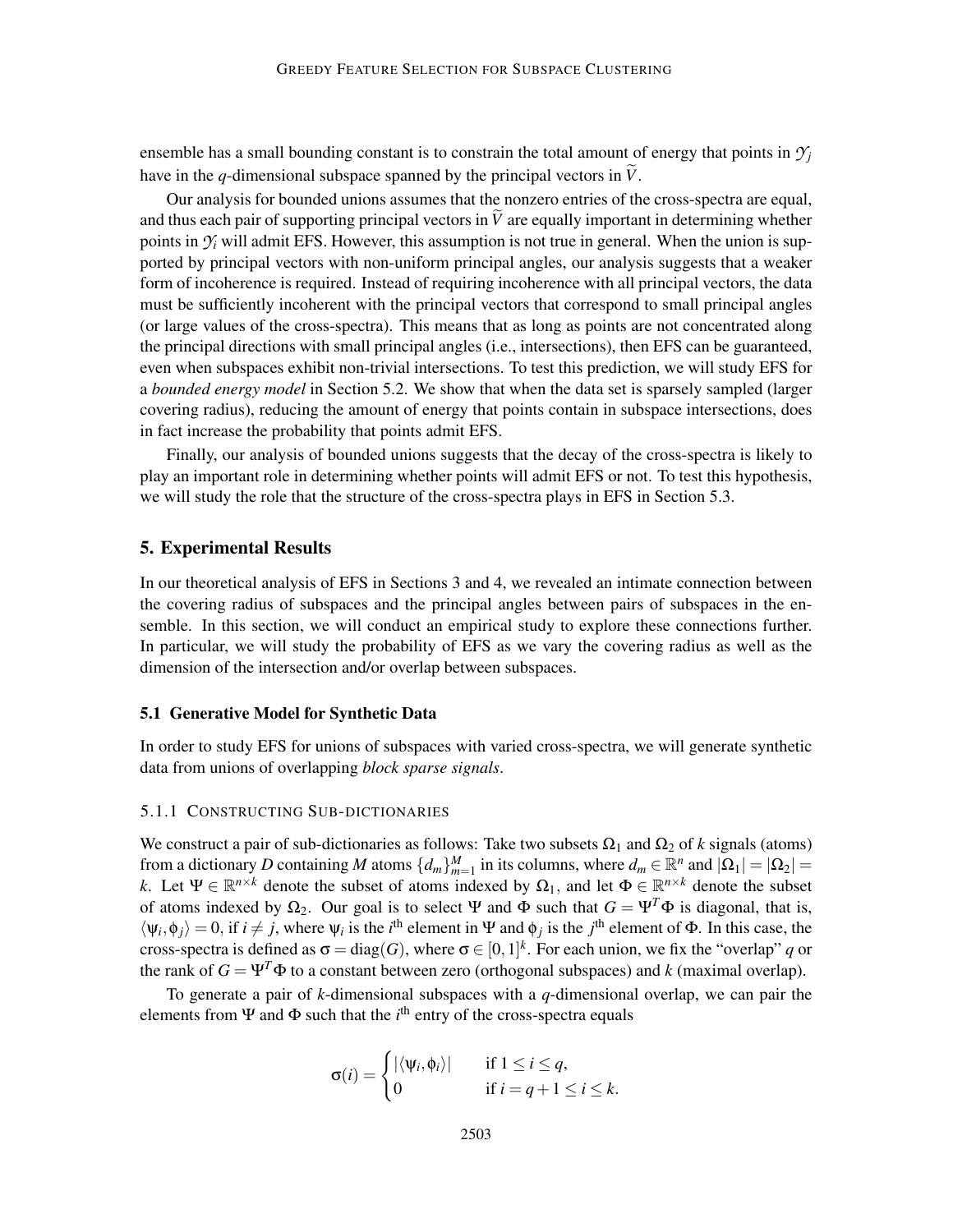

Figure 4: Generating unions of subspaces from shift-invariant dictionaries. An example of a collection of two sub-dictionaries of five atoms, where each of the atoms have a non-zero inner product with one other atom. This choice of sub-dictionaries produces a union of disjoint subspaces, where the overlap ratio  $\delta = q/k = 1$ .

We can leverage the banded structure of shift-invariant dictionaries, for example, dictionary matrices with localized Toeplitz structure, to generate subspaces with structured cross-spectra as follows.<sup>5</sup> First, we fix a set of *k* incoherent (orthogonal) atoms from our shift-invariant dictionary, which we place in the columns of Ψ. Now, holding Ψ fixed, we set the  $i<sup>th</sup>$  atom  $\phi_i$  of the second sub-dictionary  $\Phi$  to be a shifted version of the *i*<sup>th</sup> atom  $\psi_i$  of the dictionary Ψ. To be precise, if we set  $\psi_i = d_m$ , where  $d_m$  is the  $m^{\text{th}}$  atom in our shift-invariant dictionary, then we will set  $\phi_i = d_{m+\Delta}$ for a particular shift ∆. By varying the shift ∆, we can control the coherence between ψ*<sup>i</sup>* and ϕ*<sup>i</sup>* . In Figure 4, we show an example of one such construction for  $k = q = 5$ . Since  $\sigma \in (0,1]^k$ , the worstcase pair of subspaces with overlap equal to  $q$  is obtained when we pair  $q$  identical atoms with  $k - q$  orthogonal atoms. In this case, the cross-spectra attains its maximum over its entire support and equals zero otherwise. For such unions, the overlap *q* equals the dimension of the intersection between the subspaces. We will refer to this class of block-sparse signals as *orthoblock sparse signals*.

# 5.1.2 COEFFICIENT SYNTHESIS

To synthesize a point that lives in the span of the sub-dictionary  $\Psi \in \mathbb{R}^{n \times k}$ , we combine the elements  $\{\psi_1,\ldots,\psi_k\}$  and subspace coefficients  $\{\alpha(1),\ldots,\alpha(k)\}\$  linearly to form

$$
y_i = \sum_{j=1}^k \Psi_j \alpha(j),
$$

where  $\alpha(j)$  is the subspace coefficient associated with the  $j<sup>th</sup>$  column in Ψ. Without loss of generality, we will assume that the elements in  $\Psi$  are sorted such that the values of the cross-spectra are monotonically decreasing. Let  $y_i^c = \sum_{j=1}^q \psi_j \alpha_i(j)$  be the "common component" of  $y_i$  that lies in the space spanned by the principal directions between the pair of subspaces that correspond to non-orthogonal principal angles between  $(\Phi, \Psi)$  and let  $y_i^d = \sum_{j=q+1}^k \psi_j \alpha(j)$  denote the "disjoint component" of  $y_i$  that lies in the space orthogonal to the space spanned by the first  $q$  principal directions.

For our experiments, we consider points drawn from one of the two following coefficient distributions, which we will refer to as *(M1)* and *(M2)* respectively.

<sup>5.</sup> While shift-invariant dictionaries appear in a wide range of applications of sparse recovery (Mailhe et al., 2008; Dyer ` et al., 2010), we introduce the idea of using shift-invariant dictionaries to create structured unions of subspaces for the first time here.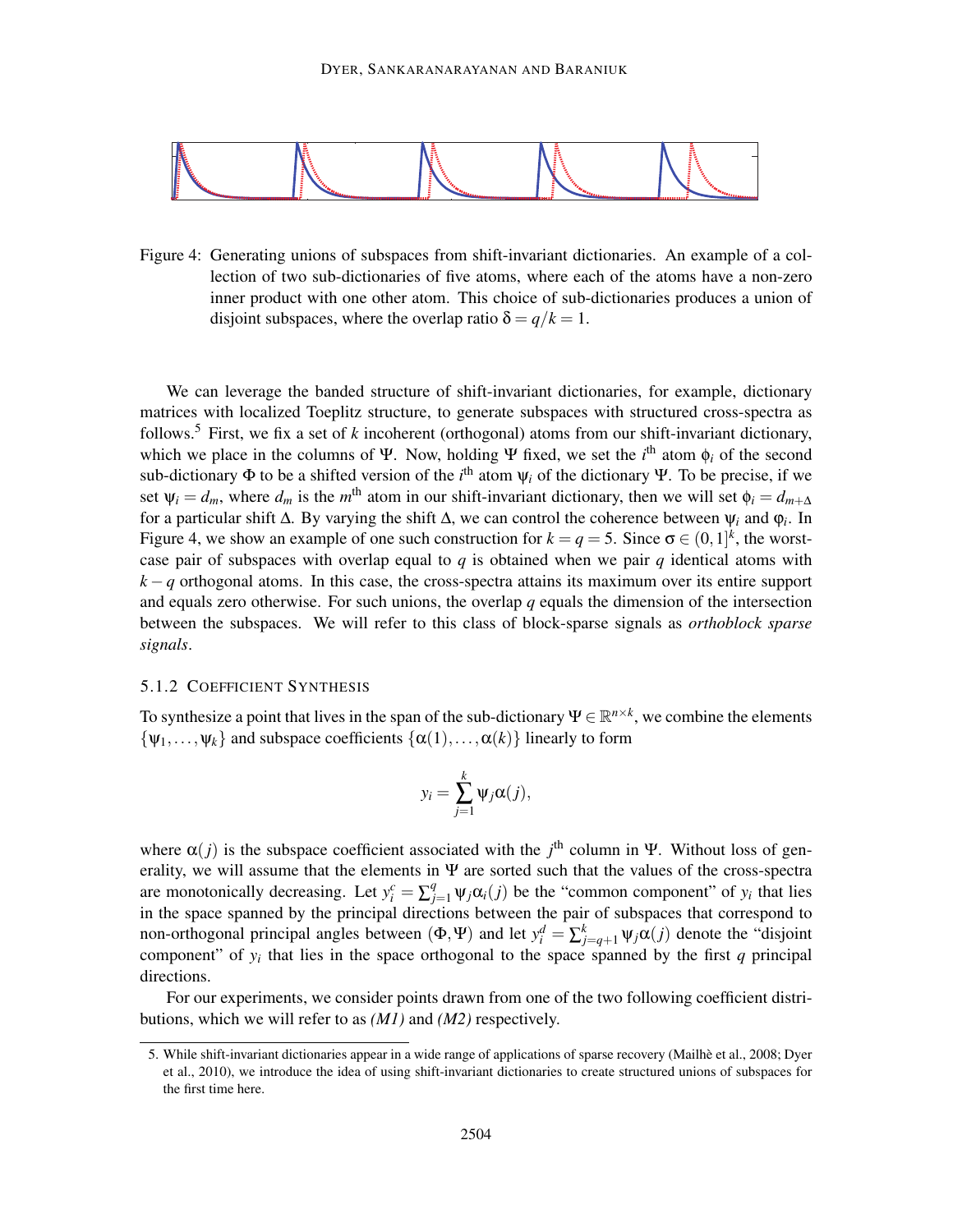• *(M1) Uniformly Distributed on the Sphere:* Generate subspace coefficients according to a standard normal distribution and map the point to the unit sphere

$$
y_i = \frac{\sum_j \Psi_j \alpha(j)}{\|\sum_j \Psi_j \alpha(j)\|_2}, \quad \text{where } \alpha(j) \sim \mathcal{N}(0, 1).
$$

• *(M2) Bounded Energy Model:* Generate subspace coefficients according to *(M1)* and rescale each coefficient in order to bound the energy in the common component

$$
y_i = \frac{\tau y_i^c}{\|y_i^c\|_2} + \frac{(1-\tau)y_i^d}{\|y_i^d\|_2}.
$$

By simply restricting the total energy that each point has in its common component, the bounded energy model *(M2)* can be used to produce ensembles with small bounding constant to test the predictions in Theorem 3.

# 5.2 Phase Transitions for OMP

The goal of our first experiment is to study the probability of EFS—the probability that a point in the ensemble admits exact features—as we vary both the number and distribution of points in each subspace as well as the dimension of the intersection between subspaces. For this set of experiments, we generate a union of orthoblock sparse signals, where the overlap equals the dimension of the intersection.

Along the top row of Figure 5, we display the probability of EFS for orthoblock sparse signals generated according to the coefficient model *(M1)*: the probability of EFS is computed as we vary the *overlap ratio*  $\delta = q/k \in [0,1]$  in conjunction with the *oversampling ratio*  $\rho = k/d \in [0,1]$ , where  $q = \text{rank}(\Phi_1^T \Phi_2)$  equals the dimension of the intersection between the subspaces, and *d* is the number of points per subspace. Along the bottom row of Figure 5, we display the probability of EFS for orthoblock sparse signals generated according to the coefficient model *(M2)*: the probability of EFS is computed as we vary the overlap ratio  $\delta$  and the amount of energy  $\tau \in [0,1)$  each point has within its common component. For these experiments, the subspace dimension is set to  $k = 20$ (left) and  $k = 50$  (right). To see the phase boundary that arises when we approach critical sampling (i.e.,  $\rho \approx 1$ ), we display our results in terms of the logarithm of the oversampling ratio. For these experiments, the results are averaged over 500 trials.

As our theory predicts, the oversampling ratio has a strong impact on the degree of overlap between subspaces that can be tolerated before EFS no longer occurs. In particular, as the number of points in each subspace increases (covering radius decreases), the probability of EFS obeys a second-order phase transition, that is, there is a graceful degradation in the probability of EFS as the dimension of the intersection increases. When the pair of subspaces are densely sampled, the phase boundary is shifted all the way to  $\delta = 0.7$ , where 70% of the dimensions of each subspace intersect. This is due to the fact that as each subspace is sampled more densely, the covering radius becomes sufficiently small to ensure that even when the overlap between planes is high, EFS still occurs with high probability. In contrast, when the subspaces are critically sampled, that is, the number of points per subspace  $d \approx k$ , only a small amount of overlap can be tolerated, where  $\delta$  < 0.1. In addition to shifting the phase boundary, as the oversampling ratio increases, the width of the transition region (where the probability of EFS goes from zero to one) also increases.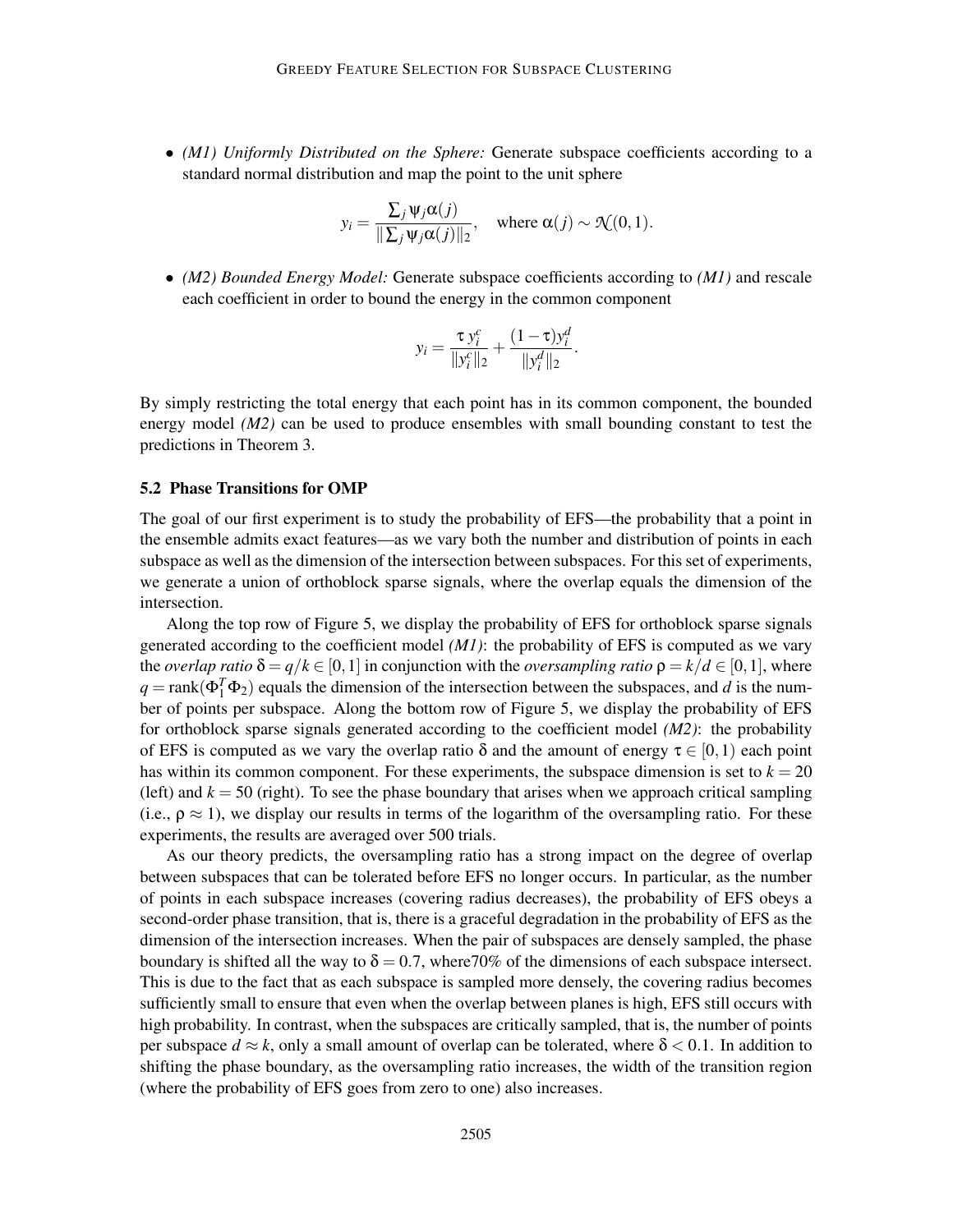

Figure 5: Probability of EFS for different coefficient distributions. The probability of EFS for a union of two subspaces of dimension  $k = 20$  (left column) and  $k = 50$  (right column). The probability of EFS is displayed as a function of the overlap ratio  $\delta \in [0,1)$  and the logarithm of the oversampling ratio log( $\rho$ ) (top row) and the mutual energy  $\tau = ||y_c||_2$ (bottom row) .

Along the bottom row of Figure 5, we study the impact of the bounding constant on EFS, as discussed in Section 4.2. In this experiment, we fix the oversampling ratio to  $\rho = 0.1$  and vary the common energy τ in conjunction with the overlap ratio δ. By reducing the bounding constant of the union, the phase boundary for the uniformly distributed data from model *(M1)* is shifted from  $\delta$  = 0.45 to  $\delta$  = 0.7 for both  $k$  = 20 and  $k$  = 50. This result confirms our predictions in the discussion of Theorem 3 that by reducing the amount of energy that points have in their subspace intersections EFS will occur for higher degrees of overlap. Another interesting finding of this experiment is that, once  $\tau$  reaches a threshold, the phase boundary remains constant and further reducing the bounding constant has no impact on the phase transitions for EFS.

#### 5.3 Comparison of OMP and NN

In this section, we compare the probability of EFS for feature selection with OMP and nearest neighbors (NN). First, we compare the performance of both feature selection methods for unions with different cross-spectra. Second, we compare the phase transitions for unions of orthoblock sparse signals as we vary the overlap and oversampling ratio.

For our experiments, we generate pairs of subspaces with structured cross-spectra as described in Section 5.1.1. The cross-spectra arising from three different unions of block-sparse signals are displayed along the top row of Figure 6. On the left, we show the cross-spectra for a union of orthoblock sparse signals with overlap ratio  $\delta = 0.75$ , where  $q = 15$  and  $k = 20$ . The cross-spectra obtained by pairing shifted Lorentzian and exponential atoms are displayed in the middle and right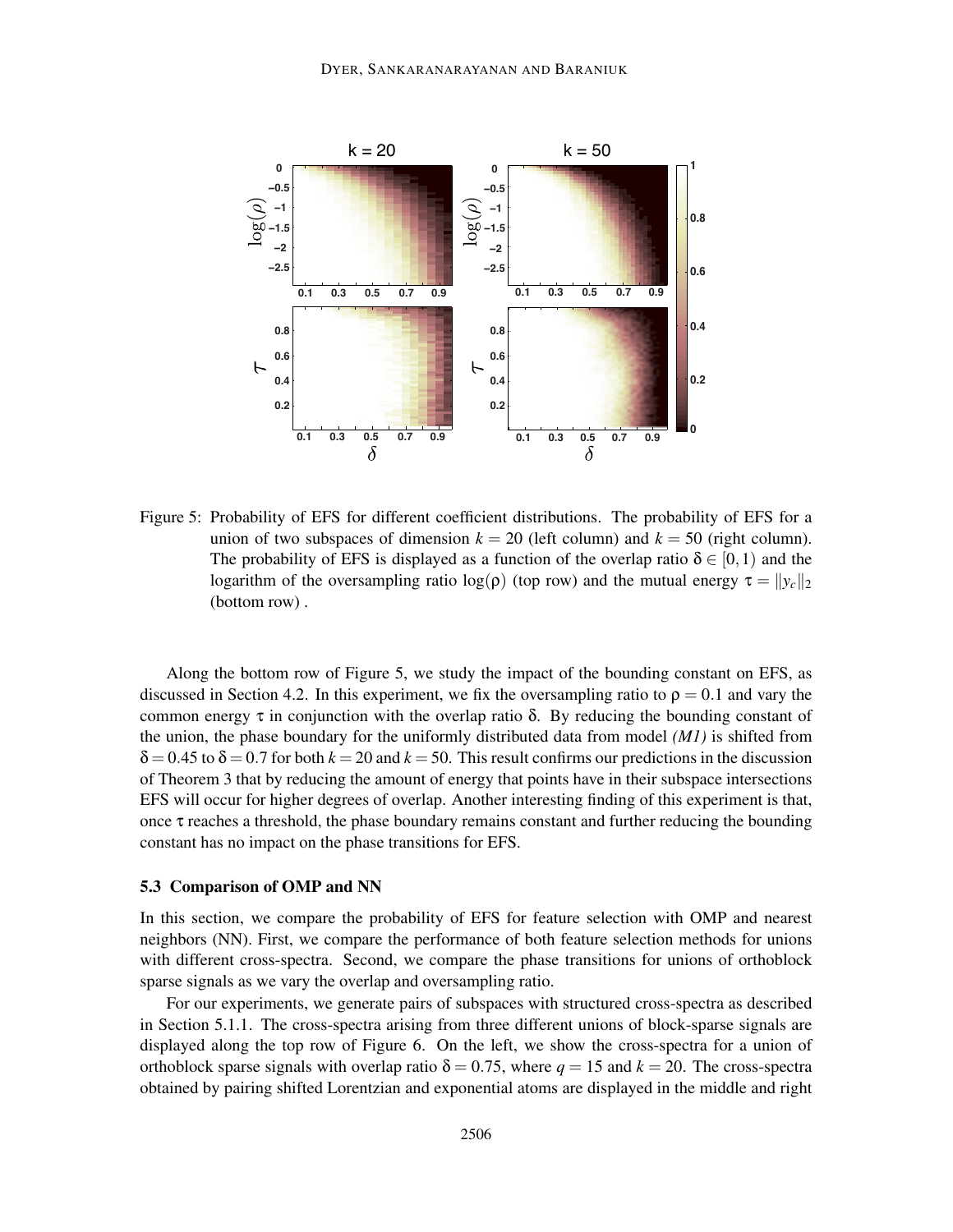

Figure 6: Probability of EFS for unions with structured cross-spectra. Along the top row, we show the cross-spectra for different unions of block-sparse signals. Along the bottom row, we show the probability of EFS as we vary the overlap ratio  $\delta \in [0,1]$  for OMP (solid) and NN (dash).

columns, respectively. Along the bottom row of Figure 6, we show the probability of EFS for OMP and NN for each of these three subspace unions as we vary the overlap  $q$ . To do this, we generate subspaces by setting their cross-spectra equal to the first *q* entries equal to the cross-spectra in Figure 6 and setting the remaining  $k - q$  entries of the cross-spectra equal to zero. Each subspace cluster is generated by sampling  $d = 100$  points from each subspace according to the coefficient model *(M1)*.

This study provides a number of interesting insights into the role that higher-order principal angles between subspaces play in feature selection for both sparse recovery methods and NN. First, we observe that the gap between the probability of EFS for OMP and NN is markedly different for each of the three unions. In the first union of orthoblock sparse signals, the probability of EFS for OMP lies strictly above that obtained for the NN method, but the gap between the performance of both methods is relatively small. In the second union, both methods maintain a high probability of EFS, with OMP admitting nearly perfect feature sets even when the overlap ratio is maximal. In the third union, we observe that the gap between EFS for OMP and NN is most pronounced. In this case, the probability of EFS for NN sets decreases to 0.1, while OMP admits a very high probability of EFS, even when the overlap ratio is maximal. in summary, we observe that when data is distributed uniformly with respect to all of the principal directions between a pair of subspaces and the cross-spectra is sub-linear, then EFS may be guaranteed with high probability for all points in the set provided the sampling density is sufficiently high. This is in agreement with the discussion of EFS bounded unions in Section 4.2. Moreover, these results further support our claims that in order to truly understand and predict the behavior of endogenous sparse recovery from unions of subspaces, we require a description that relies on the entire cross-spectra.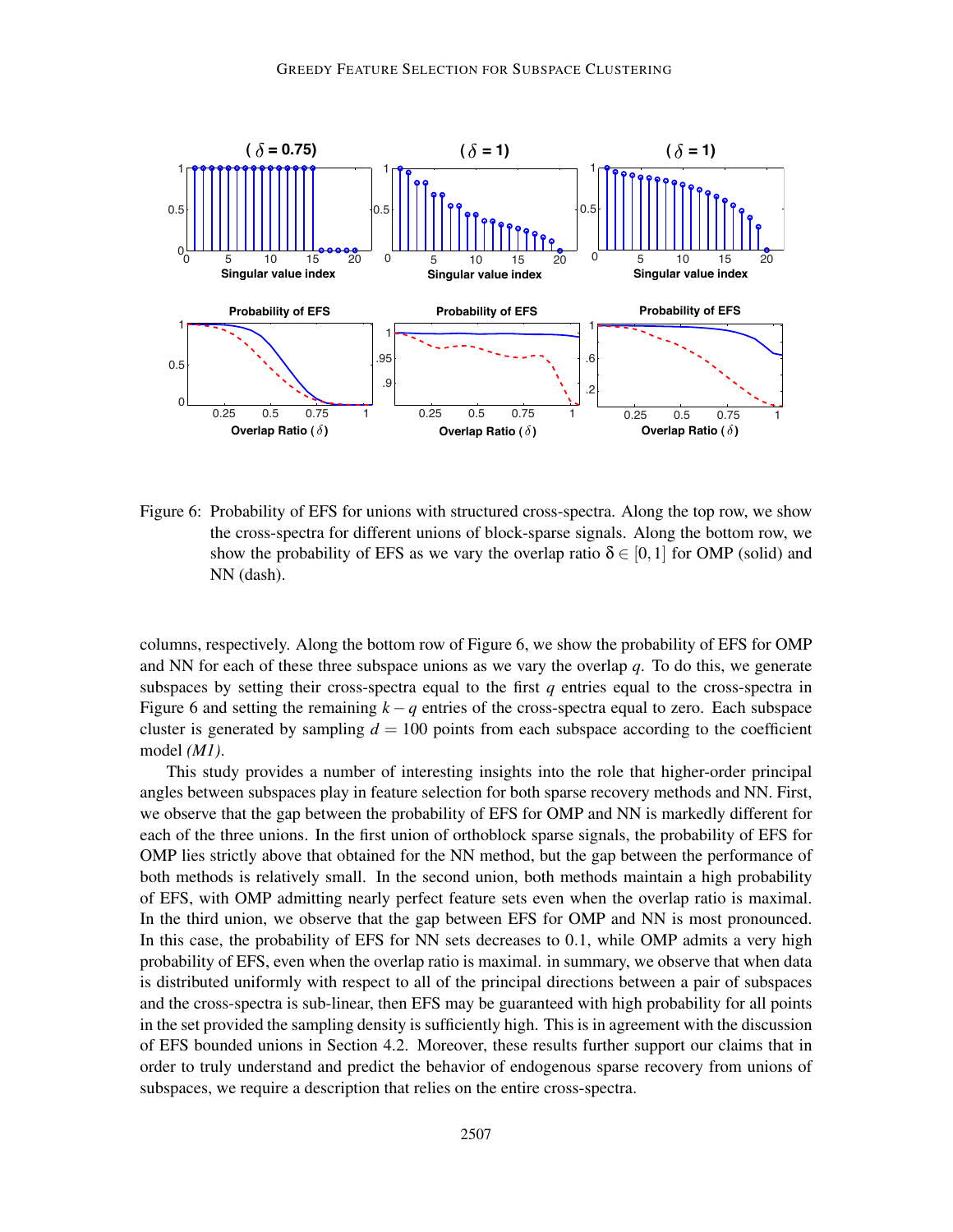

Figure 7: Phase transitions for OMP and NN. The probability of EFS for orthoblock sparse signals for OMP (a) and NN (b) feature sets as a function of the oversampling ratio  $\rho = k/d$  and the overlap ratio  $\delta = q/k$ , where  $k = 20$ .

In Figure 7, we display the probability of EFS for OMP (left) and sets of NN (right) as we vary the overlap and the oversampling ratio. For this experiment, we consider unions of orthoblock sparse signals living on subspaces of dimension  $k = 50$  and vary  $\rho \in [0.2, 0.96]$  and  $\delta \in [1/k, 1]$ . An interesting result of this study is that there are regimes where the probability of EFS equals zero for NN but occurs for OMP with a non-trivial probability. In particular, we observe that when the sampling of each subspace is sparse (the oversampling ratio is low), the gap between OMP and NN increases and OMP significantly outperforms NN in terms of their probability of EFS. Our study of EFS for structured cross-spectra suggests that the gap between NN and OMP should be even more pronounced for cross-spectra with superlinear decay.

#### 5.4 Clustering Illumination Subspaces

In this section, we compare the performance of sparse recovery methods, that is, BP and OMP, with NN for clustering unions of *illumination subspaces* arising from a collection of images of faces under different lighting conditions. By fixing the camera center and position of the persons face and capturing multiple images under different lighting conditions, the resulting images can be well-approximated by a 5-dimensional subspace (Ramamoorthi, 2002).

In Figure 2, we show three examples of the subspace affinity matrices obtained with NN, BP, and OMP for two different faces under 64 different illumination conditions from the Yale Database B (Georghiades et al., 2001), where each image has been subsampled to  $48 \times 42$  pixels, with  $n = 2016$ . In all of the examples, the data is sorted such that the images for each face are placed in a contiguous block.

To generate the NN affinity matrices in the left column of Figure 2, we compute the absolute normalized inner products between all points in the data set and then threshold each row to select the  $k = 5$  nearest neighbors to each point. To generate the OMP affinity matrices in the right column, we employ Step 1 of Algorithm 2 with the maximum sparsity set to  $k = 5$ . To generate the BP affinity matrices in the middle column, we solved the BP denoising (BPDN) problem in (3) via a homotopy algorithm where we vary the noise parameter  $\kappa$  and choose the smallest value of  $\kappa$  that produces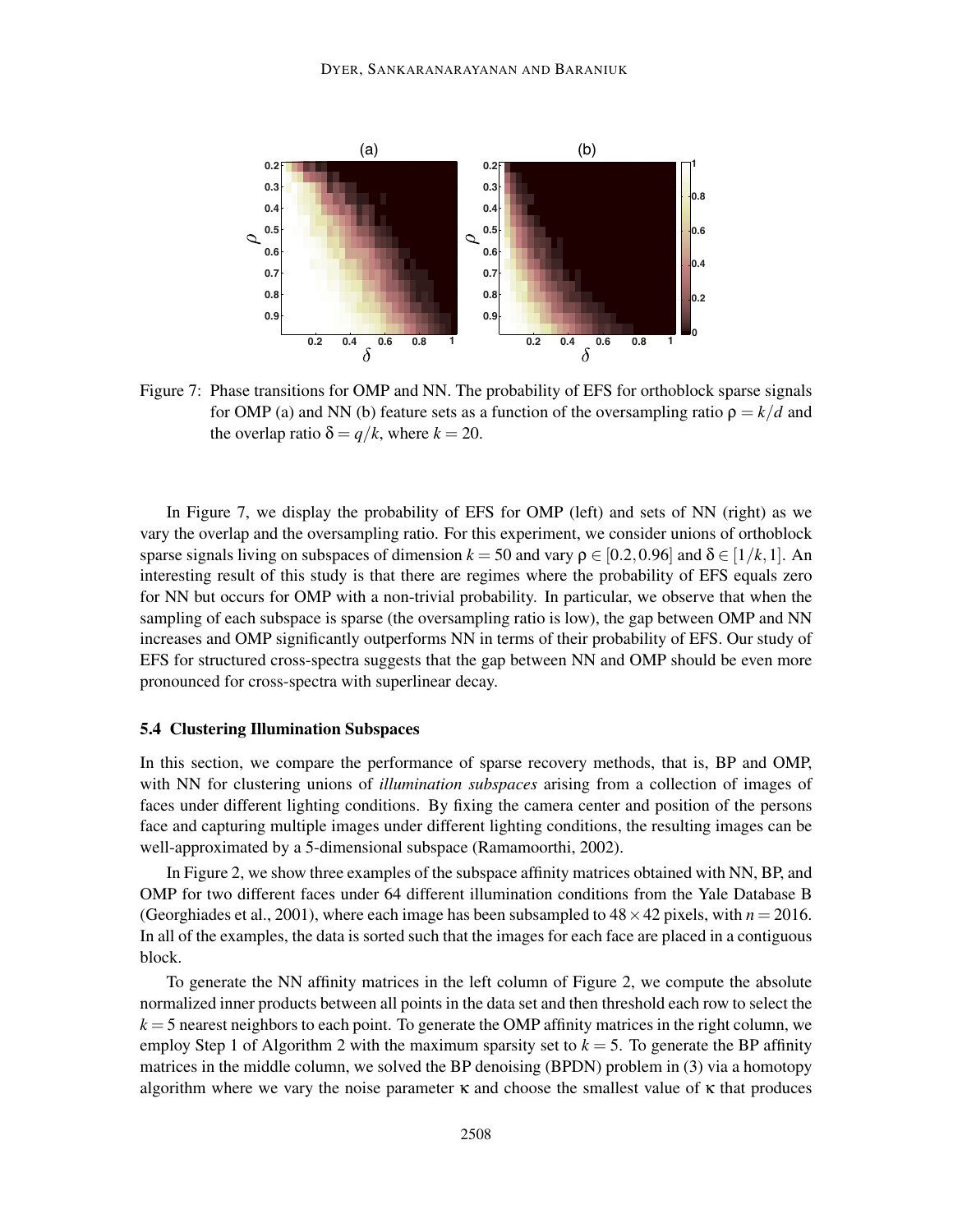#### GREEDY FEATURE SELECTION FOR SUBSPACE CLUSTERING

|                  |        | Full-data |       |       | Half-data |       |       | Quarter-data |       |       |
|------------------|--------|-----------|-------|-------|-----------|-------|-------|--------------|-------|-------|
|                  |        | OMP       |       | NΝ    | OMP       |       | NΝ    | ЭМР          |       | NΝ    |
| <b>EFS</b>       | Mean   | 55.48     | 73.48 | 60.71 | 39.74     | 52.50 | 39.50 | 21.27        | 28.78 | 14.89 |
| $\%$             | Median | 55.91     | 75.00 | 62.5  | 39.06     | 53.13 | 39.68 | 18.36        | 28.13 | 12.50 |
| Clustering error | Mean   | $1.43\,$  | 3.69  | 22.03 | 4.91      | 13.65 | 37.42 | 10.18        | 20.14 | 39.63 |
| 70)              | Median | 0.78      | 0.78  | 15.63 | 3.13      | 6.25  | 42.19 | 6.25         | 18.75 | 40.63 |

Table 1: Classification and EFS rates for illumination subspaces. Shown are the aggregate results obtained over  $\binom{38}{2}$  $2^{38}$ ) pairs of subspaces.

 $k \leq 5$  coefficients.<sup>6</sup> The resulting coefficient vectors are then stacked into the rows of a matrix *C* and the final subspace affinity *W* is computed by symmetrizing the coefficient matrix,  $W = |C| + |C<sup>T</sup>|$ .

After computing the subspace affinity matrix for each of these three feature selection methods, we employ a spectral clustering approach which partitions the data based upon the eigenvector corresponding to the smallest nonzero eigenvalue of the graph Laplacian of the affinity matrix (Shi and Malik, 2000; Ng et al., 2002). For all three feature selection methods, we obtain the best clustering performance when we cluster the data based upon the graph Laplacian instead of the normalized graph Laplacian (Shi and Malik, 2000). In Table 1, we display the percentage of points that resulted in EFS and the classification error for all pairs of  $\binom{38}{2}$  $\binom{38}{2}$  subspaces in the Yale B database. Along the top row, we display the mean and median percentage of points that resulted in EFS for the full data set (all 64 illumination conditions), half of the data set (32 illumination conditions selected at random in each trial), and a quarter of the data set (16 illumination conditions selected at random in each trial). Along the bottom row, we display the clustering error (percentage of points that were incorrectly classified) for SSC-OMP, SSC, and NN-based clustering (spectral clustering of the NN affinity matrix).

While both sparse recovery methods (BPDN and OMP) admit EFS rates that are comparable to NN on the full data set, we find that sparse recovery methods provide higher rates of EFS than NN when the sampling of each subspace is sparse, that is, the half and quarter data sets. These results are also in agreement with our experiments on synthetic data. A surprising result is that SSC-OMP provides better clustering performance than SSC on this particular data set, even though BP provides higher rates of EFS.

## 6. Discussion

In this section, we provide insight into the implications of our results for different applications of sparse recovery and compressive sensing. Following this, we end with some open questions and directions for future research.

# 6.1 "Data Driven" Sparse Approximation

The standard paradigm in signal processing and approximation theory is to compute a representation of a signal in a fixed and pre-specified basis or overcomplete dictionary. In most cases, the dictio-

<sup>6.</sup> We also studied another variant of BPDN where we solve OMP for  $k = 5$ , compute the error of the resulting approximation, and then use this error as the noise parameter κ. However, this variant provided worse results than those reported in Table 1.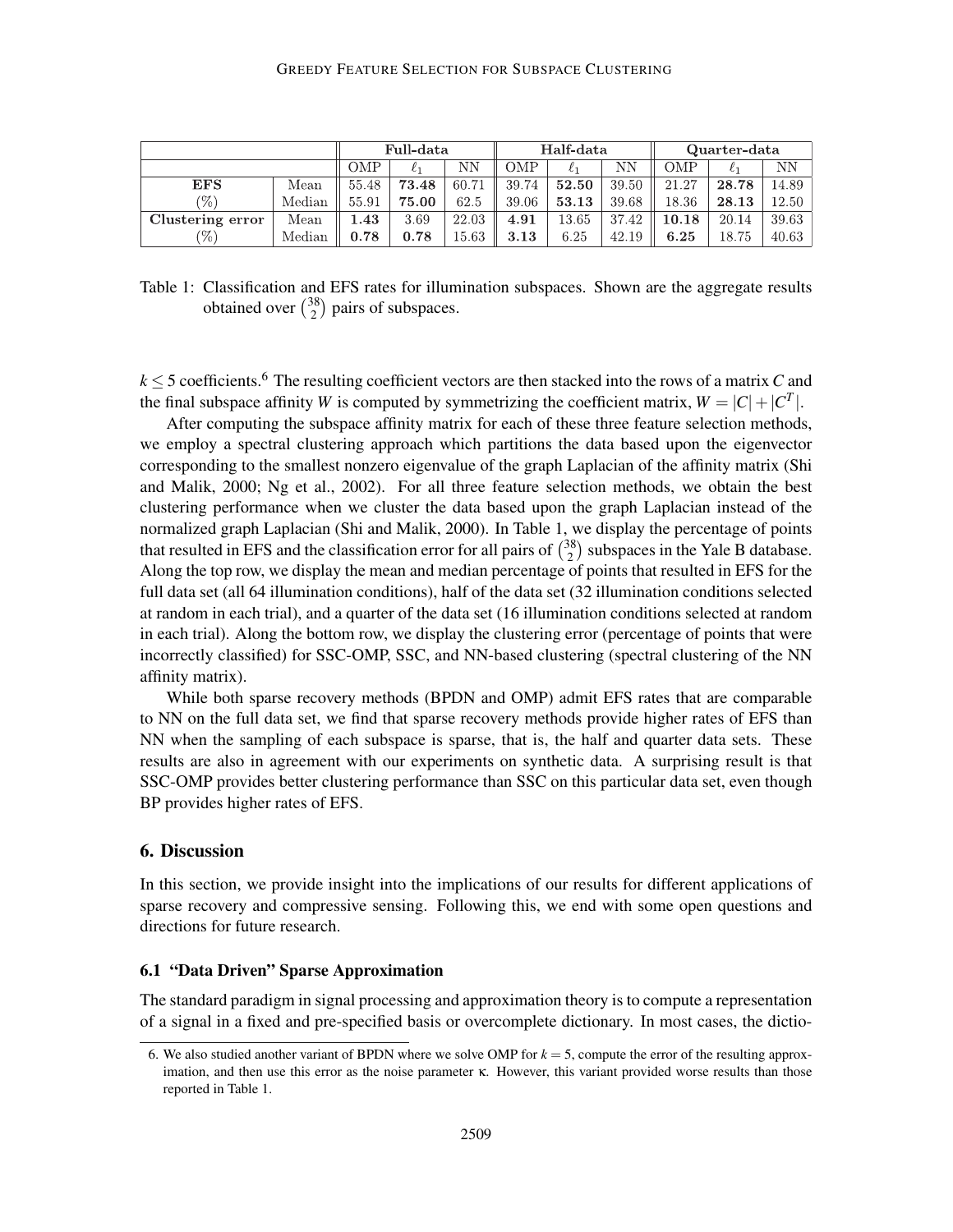naries used to form these representations are designed according to some mathematical desiderata. A more recent approach has been to learn a dictionary from a collection of data, such that the data admit a sparse representation with respect to the learned dictionary (Olshausen and Field, 1997; Aharon et al., 2006).

The applicability and utility of endogenous sparse recovery in subspace learning draws into question whether we can use endogenous sparse recovery for other tasks, including approximation and compression. The question that naturally arises is, "do we design a dictionary, learn a dictionary, or use the data as a dictionary?" Understanding the advantages and tradeoffs between each of these approaches is an interesting and open question.

# 6.2 Learning Block-Sparse Signal Models

Block-sparse signals and other structured sparse signals have received a great deal of attention over the past few years, especially in the context of compressive sensing from structured unions of subspaces (Lu and Do, 2008; Blumensath and Davies, 2009) and in model-based compressive sensing (Baraniuk et al., 2010). In all of these settings, the fact that a class or collection of signals admit structured support patterns is leveraged in order to obtain improved recovery of sparse signals in noise and in the presence of undersampling.

To exploit such structure in sparse signals—especially in situations where the structure of signals or blocks of active atoms may be changing across different instances in time, space, etc.—the underlying subspaces that the signals occupy must be learned directly from the data. The methods that we have described for learning union of subspaces from ensembles of data can be used in the context of learning block sparse and other structured sparse signal models. The application of subspace clustering methods for this purpose is an interesting direction for future research.

## 6.3 Beyond Coherence

While the maximum and cumulative coherence provide measures of the uniqueness of sub-dictionaries that are necessary to guarantee exact signal recovery for sparse recovery methods (Tropp, 2004) , our current study suggests that examining the principal angles formed from pairs of sub-dictionaries could provide an even richer description of the geometric properties of a dictionary. Thus, a study of the principal angles formed by different subsets of atoms from a dictionary might provide new insights into the performance of sparse recovery methods with coherent dictionaries and for compressive sensing from structured matrices. In addition, our empirical results in Section 5.3 suggest that there might exist an intrinsic difference between sparse recovery from dictionaries that exhibit sublinear versus superlinear decay in their principal angles or cross-spectra. It would be interesting to explore whether these two "classes" of dictionaries exhibit different phase transitions for sparse recovery.

# 6.4 Discriminative Dictionary Learning

While dictionary learning was originally proposed for learning dictionaries that admit sparse representations of a collection of signals (Olshausen and Field, 1997; Aharon et al., 2006), dictionary learning has recently been employed for classification. To use learned dictionaries for classification, a dictionary is learned for each class of training signals and then a sparse representation of a test signal is formed with respect to each of the learned dictionaries. The idea is that the test signal will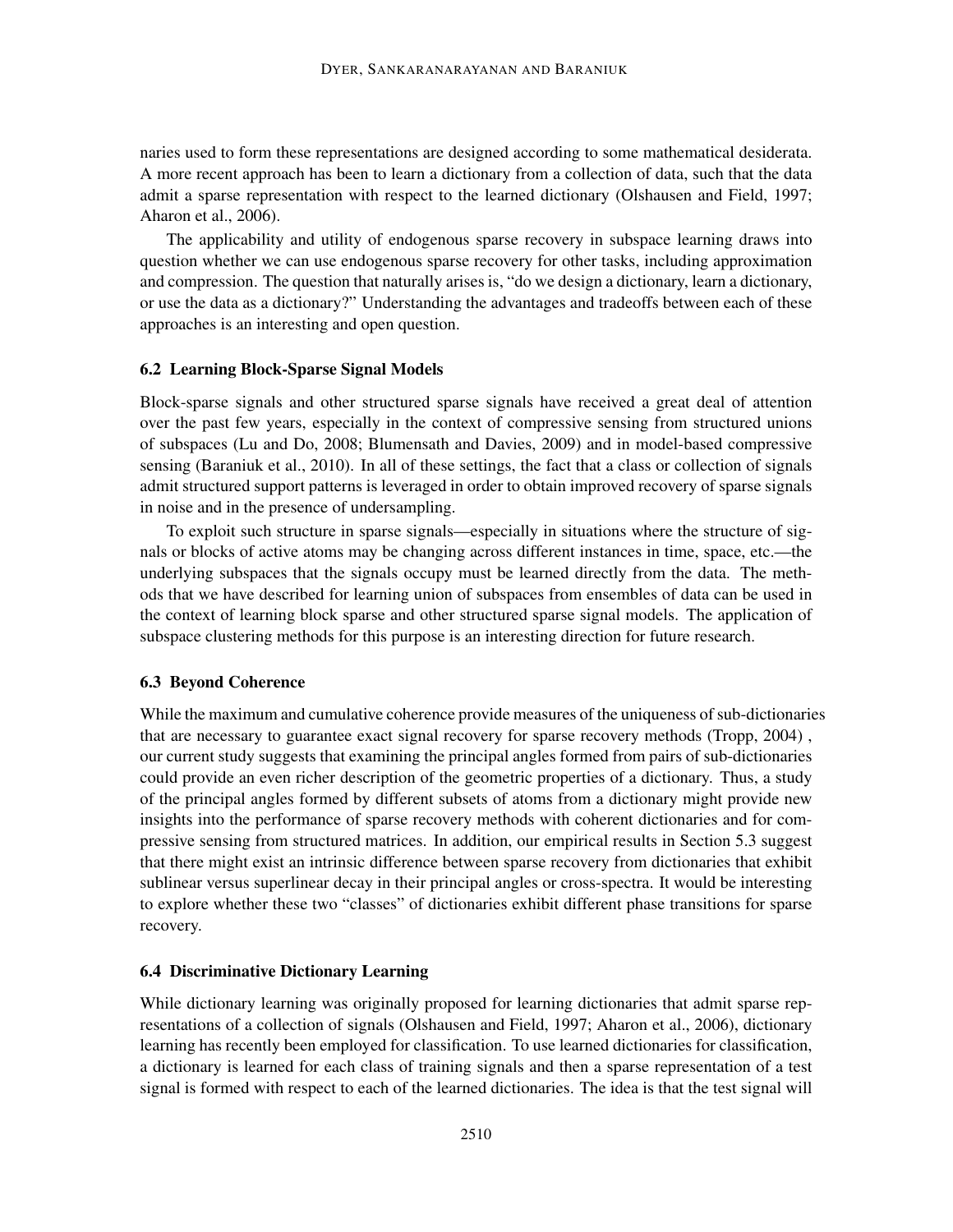admit a more compact representation with respect to the dictionary that was learned from the class of signals that the test signal belongs to.

Instead of learning these dictionaries independently of one another, *discriminative dictionary learning* (Mairal et al., 2008; Ramirez et al., 2010), aims to learn a collection of dictionaries  $\{\Phi_1, \Phi_2, \ldots, \Phi_p\}$  that are incoherent from one another. This is accomplished by minimizing either the spectral (Mairal et al., 2008) or Frobenius norm (Ramirez et al., 2010) of the matrix product  $\Phi_i^T \Phi_j$  between pairs of dictionaries. This same approach may also be used to learn sensing matrices for CS that are incoherent with a learned dictionary (Mailhè et al., 2012).

There are a number of interesting connections between discriminative dictionary learning and our current study of EFS from collections of unions of subspaces. In particular, our study provides new insights into the role that the principal angles between two dictionaries tell us about our ability to separate classes of data based upon their sparse representations. Our study of EFS from unions with structured cross-spectra suggests that the decay of the cross-spectra between different data classes provides a powerful predictor of the performance of sparse recovery methods from data living on a union of low-dimensional subspaces. This suggests that in the context of discriminative dictionary learning, it might be more advantageous to reduce the  $\ell_1$ -norm of the cross-spectra rather than simply minimizing the maximum coherence and/or Frobenius norm between points in different subspaces. To do this, each class of data must first be embedded within a subspace, a ONB is formed for each subspace, and then the  $\ell_1$ - norm of the cross-spectra must be minimized. An interesting question is how one might impose such a constraint in discriminative dictionary learning methods.

# 6.5 Open Questions and Future Work

While EFS provides a natural measure of how well a feature selection algorithm will perform for the task of subspace clustering, our empirical results suggest that EFS does not necessarily predict the performance of spectral clustering methods when applied to the resulting subspace affinity matrices. In particular, we find that while OMP obtains lower rates of EFS than BPDN on real-world data, OMP yields better clustering results on the same data set. Understanding where this difference in performance might arise from is an interesting direction for future research.

Another interesting finding of our empirical study is that the gap between the rates of EFS for sparse recovery methods and NN depends on the sampling density of each subspace. In particular, we found that for dense samplings of each subspace, the performance of NN is comparable to sparse recovery methods; however, when each subspace is more sparsely sampled, sparse recovery methods provide significant gains over NN methods. This result suggests that endogenous sparse recovery provides a powerful strategy for clustering when the sampling of subspace clusters is sparse. Analyzing the gap between sparse recovery methods and NN methods for feature selection is an interesting direction for future research.

#### 7. Proofs

In this section, we provide proofs for main theorems in the paper.

# 7.1 Proof of Theorem 1

Our goal is to prove that, if (7) holds, then it is sufficient to guarantee that EFS occurs for every point in  $\mathcal{Y}_k$  when OMP is used for feature selection. We will prove this by induction.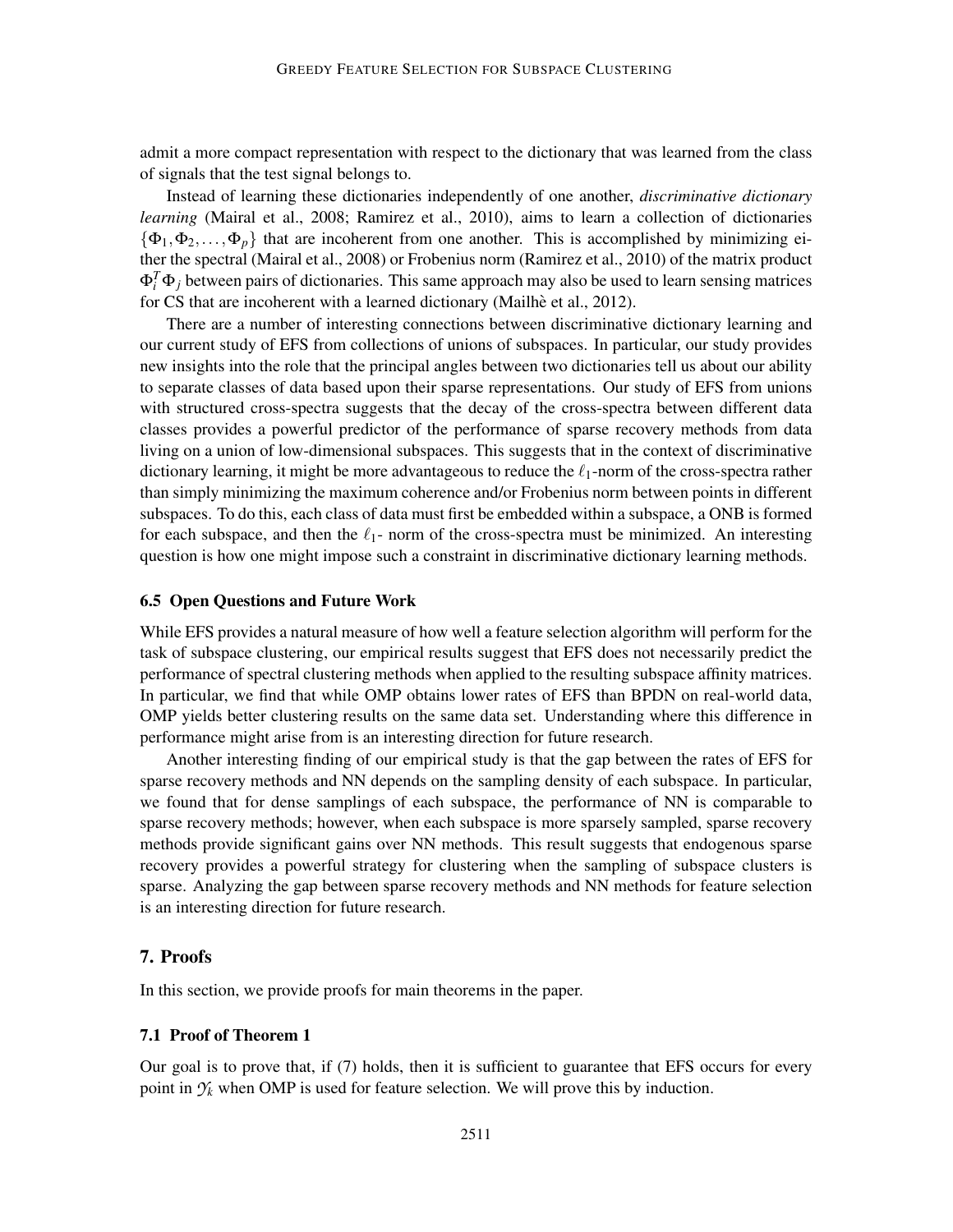Consider the greedy selection step in OMP (see Algorithm 1) for a point  $y_i$  which belongs to the subspace cluster  $\mathcal{Y}_k$ . Recall that at the  $m^{th}$  step of OMP, the point that is maximally correlated with the signal residual will be selected to be included in the feature set  $\Lambda$ . The normalized residual at the  $m<sup>th</sup>$  step is computed as

$$
s^m = \frac{(I - P_\Lambda)y_i}{\|(I - P_\Lambda)y_i\|_2},
$$

where  $P_{\Lambda} = Y_{\Lambda} Y_{\Lambda}^{\dagger} \in \mathbb{R}^{n \times n}$  is a projector onto the subspace spanned by the points in the current feature set  $\Lambda$ , where  $|\Lambda| = m - 1$ .

To guarantee that we select a point from  $S_k$ , we require that the following greedy selection criterion holds:

$$
\max_{v \in \mathcal{Y}_k} |\langle s^m, v \rangle| > \max_{v \notin \mathcal{Y}_k} |\langle s^m, v \rangle|.
$$

We will prove that this selection criterion holds at each step of OMP by developing an upper bound on the RHS (the maximum inner product between the residual and a point outside of *Yk*) and a lower bound on the LHS (the minimum inner product between the residual and a point in  $\mathcal{Y}_k$ ).

First, we will develop the upper bound on the RHS. In the first iteration, the residual is set to the signal of interest  $(y_i)$ . In this case, we can bound the RHS by the mutual coherence  $\mu_c =$  $\max_{i \neq j} \mu_c(\mathcal{Y}_i, \mathcal{Y}_j)$  across all other sets

$$
\max_{y_j \notin \mathcal{Y}_k} |\langle y_i, y_j \rangle| \leq \mu_c.
$$

Now assume that at the *m*<sup>th</sup> iteration we have selected points from the correct subspace cluster. This implies that our signal residual still lies within the span of  $\mathcal{Y}_k$ , and thus we can write the residual  $s^m = z + e$ , where *z* is the closest point to  $s^m$  in  $\mathcal{Y}_k$  and *e* is the remaining portion of the residual which also lies in  $S_k$ . Thus, we can bound the RHS as follows

$$
\max_{y_j \notin \mathcal{Y}_k} |\langle s^m, y_j \rangle| = \max_{y_j \notin \mathcal{Y}_k} |\langle z + e, y_j \rangle|
$$
  
\n
$$
\leq \max_{y_j \notin \mathcal{Y}_k} |\langle z, y_j \rangle| + |\langle e, y_j \rangle|
$$
  
\n
$$
\leq \mu_c + \max_{y_j \notin \mathcal{Y}_k} |\langle e, y_j \rangle|
$$
  
\n
$$
\leq \mu_c + \cos(\theta_0) ||e||_2 ||y_i||_2,
$$

where  $\theta_0$  is the minimum principal angle between  $S_k$  and all other subspaces in the ensemble.

Using the fact that  $cover(\mathcal{Y}_k) = \varepsilon/2$ , we can bound the  $\ell_2$ -norm of the vector *e* as

$$
||e||_2 = ||s - z||_2
$$
  
=  $\sqrt{||s||_2^2 + ||z||_2^2 - 2|\langle s, z \rangle|}$   
 $\le \sqrt{2 - 2\sqrt{1 - (\varepsilon/2)^2}}$   
=  $\sqrt{2 - \sqrt{4 - \varepsilon^2}}$ .

Plugging this quantity into our expression for the RHS, we arrive at the following upper bound

$$
\max_{y_j \notin \mathcal{Y}_k} |\langle s^m, y_j \rangle| \leq \mu_c + \cos(\theta_0) \sqrt{2 - \sqrt{4 - \varepsilon^2}} < \mu_c + \cos(\theta_0) \frac{\varepsilon}{\sqrt[4]{12}},
$$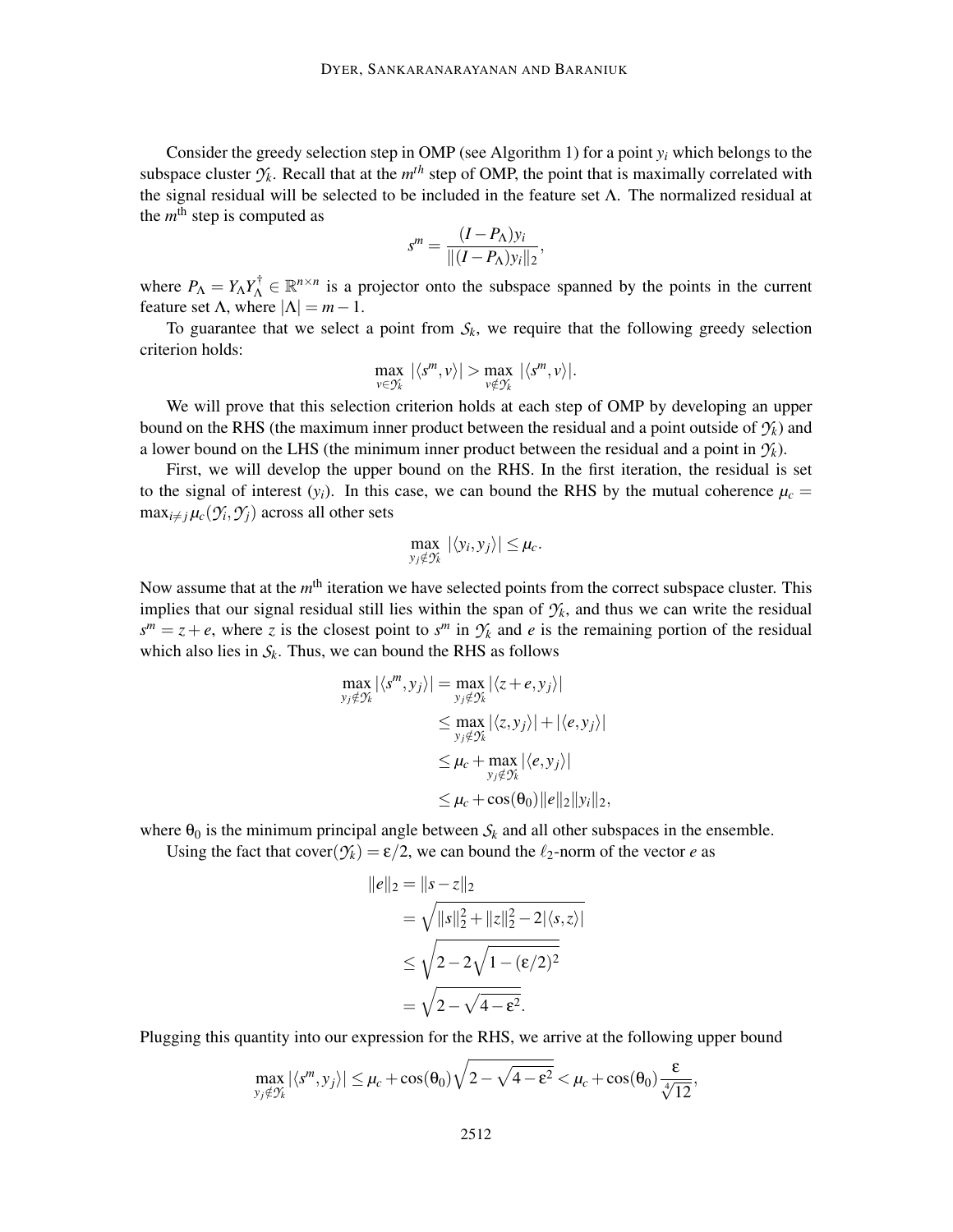where the final simplification comes from invoking the following Lemma.

**Lemma 1** For  $0 \le x \le 1$ ,

$$
\sqrt{2-\sqrt{4-x^2}} \le \frac{x}{\sqrt[4]{12}}.
$$

**Proof of Lemma 1:** We wish to develop an upper bound on the function

$$
f(x) = 2 - \sqrt{4 - x^2}
$$
, for  $0 \le x \le 1$ .

Thus our goal is to identify a function  $g(x)$ , where  $f'(x) \le g'(x)$  for  $0 \le x \le 1$ , and  $g(0) = f(0)$ . The derivative of  $f(x)$  can be upper bounded easily as follows

$$
f'(x) = \frac{x}{\sqrt{4 - x^2}} \le \frac{x}{\sqrt{3}}
$$
, for  $0 \le x \le 1$ .

Thus,  $g'(x) = x/\sqrt{3}$ , and  $g(x) = x^2/\sqrt{12}$ ; this ensures that  $f'(x) \le g'(x)$  for  $0 \le x \le 1$ , and  $g(0) =$ *f*(0). By the Fundamental Theorem of Integral Calculus,  $g(x)$  provides an upper bound for  $f(x)$ over the domain of interest where,  $0 \le x \le 1$ . To obtain the final result, take the square root of both sides,  $\sqrt{2 - \sqrt{4 - x^2}}$  ≤  $\sqrt{x^2 / \sqrt{12}}$  = *x*/ √  $\overline{12}$ .

Second, we will develop the lower bound on the LHS of the greedy selection criterion. To ensure that we select a point from  $\mathcal{Y}_k$  at the first iteration, we require that  $y_i$ 's nearest neighbor belongs to the same subspace cluster. Let  $y_{nn}^i$  denote the nearest neighbor to  $y_i$ 

$$
y_{nn}^i = \arg \max_{j \neq i} |\langle y_i, y_j \rangle|.
$$

If  $y_{nn}^i$  and  $y_i$  both lie in  $\mathcal{Y}_k$ , then the first point selected via OMP will result in EFS.

Let us assume that the points in  $\mathcal{Y}_k$  admit an  $\varepsilon$ -covering of the subspace cluster  $\mathcal{S}_k$ , or that  $\text{cover}(\gamma_k) = \varepsilon/2$ . In this case, we have the following bound in effect

$$
\max_{y_j \in \mathcal{Y}_k} |\langle s^m, y_j \rangle| \ge \sqrt{1 - \frac{\varepsilon^2}{4}}.
$$

Putting our upper and lower bound together and rearranging terms, we arrive at our final condition on the mutual coherence

$$
\mu_c < \sqrt{1 - \frac{\epsilon^2}{4}} - \cos(\theta_0) \frac{\epsilon}{\sqrt[4]{12}}.
$$

Since we have shown that this condition is sufficient to guarantee EFS at each step of Algorithm 1 provided the residual stays in the correct subspace, Theorem 1 follows by induction.  $\Box$ 

#### 7.2 Proof of Theorem 3

To prove Theorem 3, we will assume that the union of subspaces is bounded in accordance with (11). This assumption enables us to develop a tighter upper bound on the mutual coherence between any residual signal  $s \in S_i$  and the points in  $\mathcal{Y}_j$ . Since  $s \in S_i$ , the residual can be expressed as  $s = \Phi_i \alpha$ , where  $\Phi_i \in \mathbb{R}^{n \times k_i}$  is an ONB that spans  $S_i$  and  $\alpha = \Phi_i^T s$ . Similarly, we can write each point in  $\mathcal{Y}_j$  as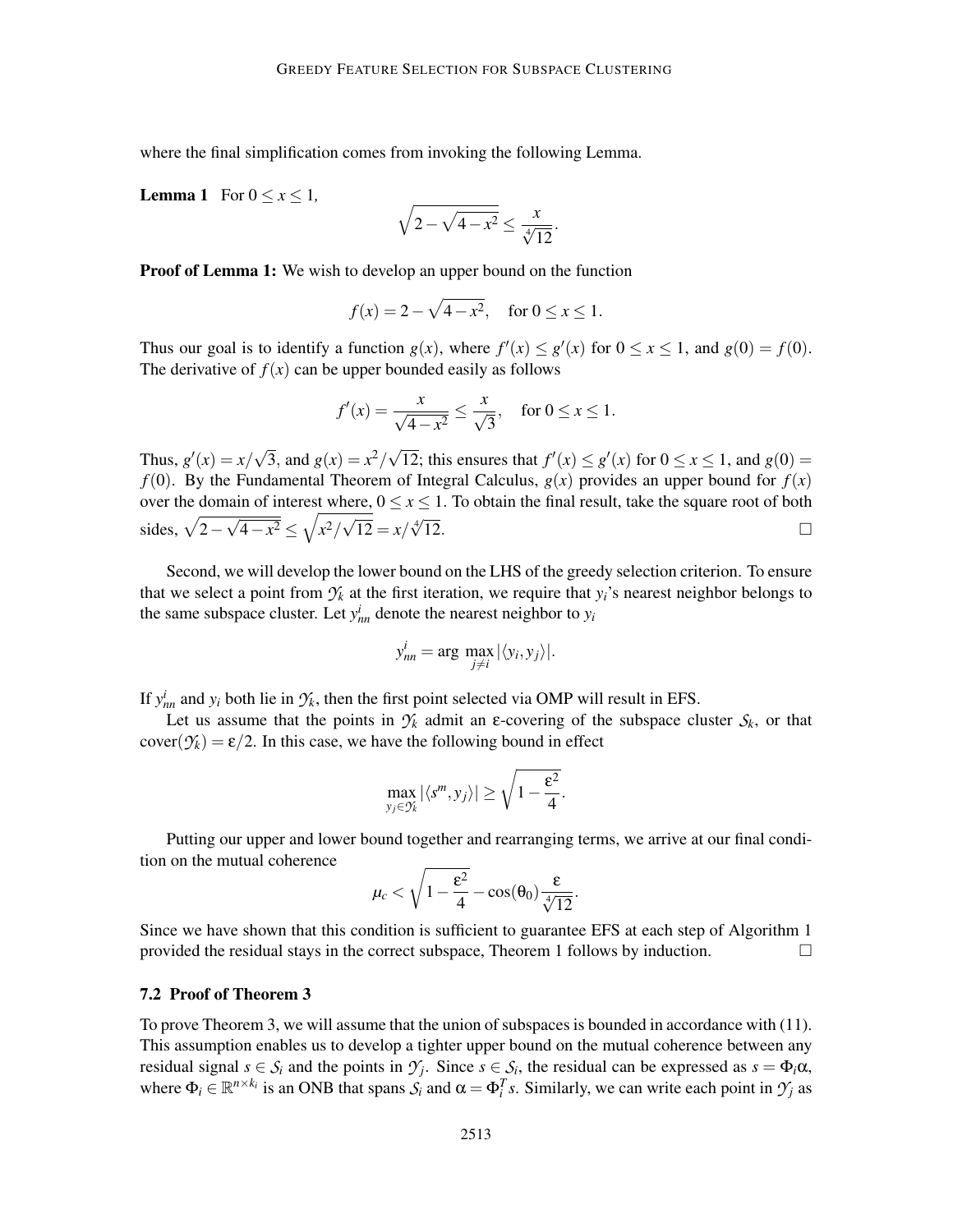*y* =  $\Phi_j$ β, where  $\Phi_j \in \mathbb{R}^{n \times k_j}$  is an ONB that spans  $S_j$ , β =  $\Phi_j^T y$ . Let  $\mathcal{B}_j = {\Phi_j^T y_i}_{i=1}^{d_j}$  $\binom{a_j}{i=1}$  denote the set of all subspace coefficients for all  $y_i \in \mathcal{Y}_j$ .

The coherence between the residual and a point in a different subspace can be expanded as follows:

$$
\max_{y \in \mathcal{Y}_j} \frac{|\langle s, y \rangle|}{\|s\|_2} = \max_{\beta \in \mathcal{B}_j} \frac{|\langle \Phi_i \alpha, \Phi_j \beta \rangle|}{\| \alpha \|_2}
$$
  
\n
$$
= \max_{\beta \in \mathcal{B}_j} \frac{|\langle \alpha, \Phi_i^T \Phi_j \beta \rangle|}{\| \alpha \|_2}
$$
  
\n
$$
= \max_{\beta \in \mathcal{B}_j} \frac{|\langle \alpha, U\Sigma V^T \beta \rangle|}{\| \alpha \|_2}
$$
  
\n
$$
= \max_{\beta \in \mathcal{B}_j} \frac{|\langle U^T \alpha, \Sigma V^T \beta \rangle|}{\| \alpha \|_2}
$$
  
\n
$$
\leq \max_{\beta \in \mathcal{B}_j} \frac{\| U^T \alpha \|_{\infty}}{\| \alpha \|_2} \| \Sigma V^T \beta \|_1,
$$
 (13)

where the last step comes from an application of Holder's inequality, that is,  $|\langle w, z \rangle| < |w||_{\infty} ||z||_1$ .

Now, we tackle the final term in (13), which we can write as

$$
\max_{\beta \in \mathcal{B}_j} \|\Sigma V^T \beta\|_1 = \max_{y \in \mathcal{Y}_j} \|\Sigma V^T \Phi_j^T y\|_1 = \max_{y \in \mathcal{Y}_j} \|\Sigma (\Phi_j V)^T y\|_1,
$$

where the matrix  $\Phi_j V$  contains the principal vectors in subspace  $S_j$ . Thus, this term is simply a sum of weighted inner products between the principal vectors  $\Phi_j V$  and all of the points in  $S_j$ , where  $\Sigma$ contains the cross-spectra in its diagonal entries.

Since we have assumed that the union is bounded, this implies that the inner product between the first *q* principal vectors and the points in  $\mathcal{Y}_i$  are bounded by  $\gamma$ , where  $q = ||\sigma_{ij}||_0 = \text{rank}(G)$ . Let  $\Phi_j V_q \in \mathbb{R}^{n \times q}$  be the first *q* singular vectors of *G* corresponding to the nonzero singular values in  $\Sigma$  and let  $\Sigma_q \in \mathbb{R}^{q \times q}$  be a diagonal matrix with the first *q* nonzero singular values of *G* along its diagonal. It follows that  $\|\Sigma(\Phi_j V)^T y\|_{\infty} = \|\Sigma_q(\Phi_j V_q)^T y\|_{\infty} \leq \gamma$ . Now, suppose that the bounding constant  $\gamma < \sqrt{1/q}$ . In this case,

$$
\max_{y \in \mathcal{Y}_j} \|\Sigma(\Phi_j V)^T y\|_1 \leq \gamma \|\sigma_{ij}\|_1.
$$

Note that for bounded unions of subspaces, the term on the right can be made small by requiring that the bounding constant  $\gamma \ll 1$ . Plugging this bound into (13), we obtain the following expression

$$
\max_{y \in \mathcal{Y}_j} \frac{|\langle s, y \rangle|}{\|r\|_2} \leq \gamma \|\sigma_{ij}\|_1 \frac{\|U^T \alpha\|_{\infty}}{\| \alpha \|_2} = \gamma \|\sigma_{ij}\|_1 \|U\|_{2,2} = \gamma \|\sigma_{ij}\|_1,
$$

where this last simplification comes from the fact that *U* is unitary and has spectral norm equal to one. Note that this bound on the mutual coherence is informative only when  $\gamma \|\sigma_{ij}\|_1 < \sigma_{\text{max}} \leq 1$ .<br>This completes the proof. This completes the proof.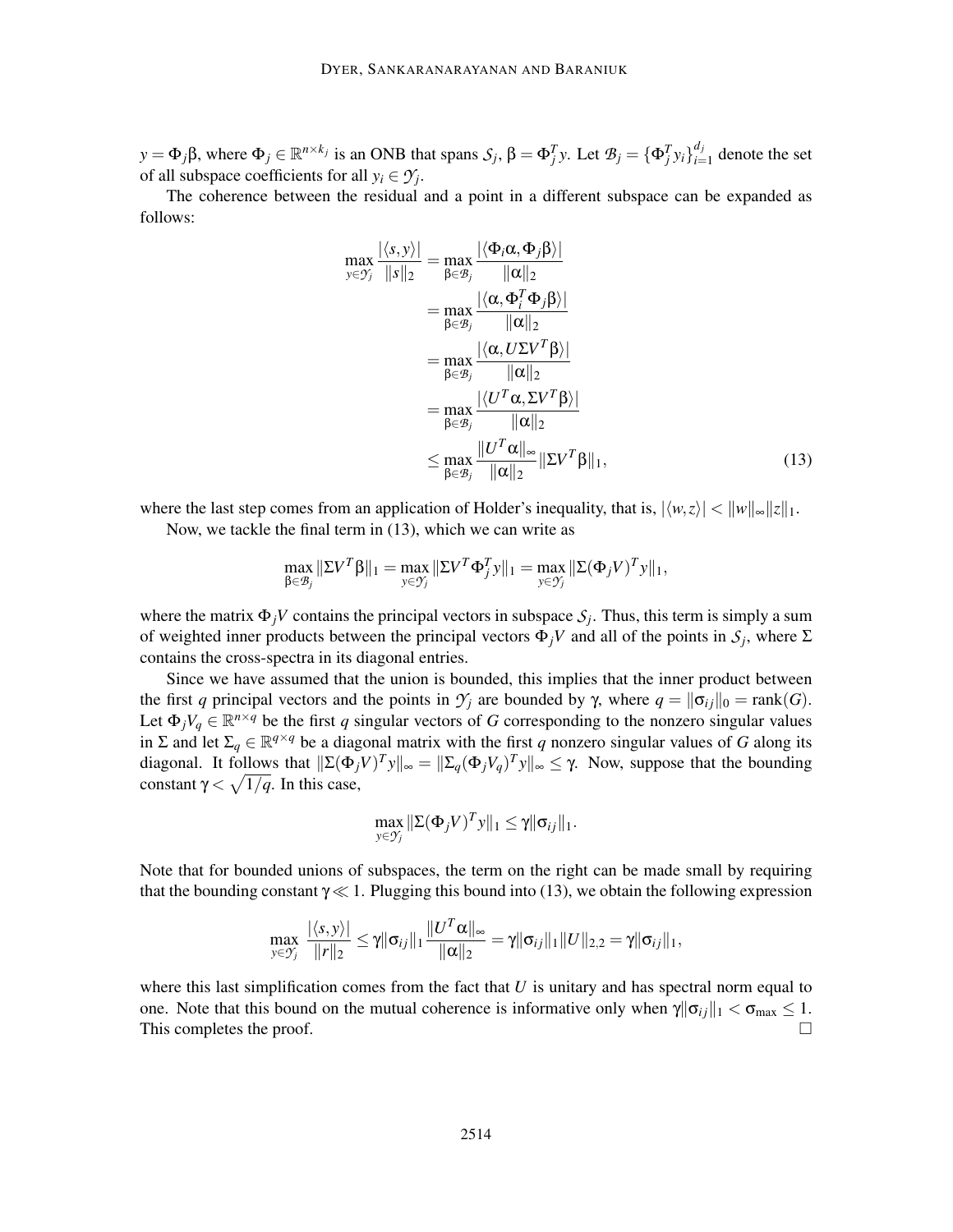# Acknowledgments

Thanks to Dr. Chinmay Hegde, Dr. Ankit Patel, Mahdi Soltanolkotabi, and Dr. Christoph Studer for helpful discussions and comments on this paper. Thanks also to Dr. Arian Maleki and Dr. Joel Tropp for helpful discussions. We would like to thank the anonymous reviewers, whose comments and suggestions were invaluable. ED was supported by a NSF GRFP 0940902 and a Texas Instruments Distinguished Graduate Fellowship. ACS and RGB were partially supported by following grants: NSF CCF-1117939, CCF-0431150, CCF-0728867, CCF-0926127; DARPA N66001-11-1- 4090, N66001-11-C-4092; ONR N00014-08-1-1112, N00014-10-1-0989; AFOSR FA9550-09-1- 0432; ARO MURIs W911NF-07-1-0185 and W911NF-09-1-0383.

# References

- M. Aharon, M. Elad, and A. Bruckstein. K-SVD: An algorithm for designing overcomplete dictionaries for sparse representation. *IEEE Trans. Signal Processing*, 54(11):4311–4322, 2006.
- E. Arias-Castro, G. Chen, and G. Lerman. Spectral clustering based on local linear approximations. *Electron. J. Stat.*, 5(0):217–240, 2011.
- R. G. Baraniuk, V. Cevher, M. Duarte, and C. Hegde. Model-based compressive sensing. *IEEE Trans. Inform. Theory*, 56(4):1982–2001, 2010.
- R. Basri and D. Jacobs. Lambertian reflectance and linear subspaces. *IEEE Trans. Pattern Anal. Machine Intell.*, 25(2):218–233, February 2003.
- T. Blumensath and M. Davies. Sampling theorems for signals from the union of finite-dimensional linear subspaces. *IEEE Trans. Inform. Theory*, 55(4):1872–1882, 2009.
- G. Chen and G. Lerman. Spectral curvature clustering. *Int. J. Computer Vision*, 81:317–330, 2009.
- S. Chen, D. Donoho, and M. Saunders. Atomic decomposition by basis pursuit. *SIAM J. Sci. Comp.*, 20(1):33–61, 1998.
- G. Davis, S. Mallat, and Z. Zhang. Adaptive time-frequency decompositions. *SPIE J. Opt. Engin.*, 33(7):2183–2191, 1994.
- E. L. Dyer. Endogenous sparse recovery. Master's thesis, Electrical & Computer Eng. Dept., Rice University, October 2011.
- E. L. Dyer, M. Duarte, D. J. Johnson, and R. G. Baraniuk. Recovering spikes from noisy neuronal calcium signals via structured sparse approximation. *Proc. Int. Conf. on Latent Variable Analysis and Sig. Separation*, pages 604–611, 2010.
- E. Elhamifar and R. Vidal. Sparse subspace clustering. In *Proc. IEEE Conf. Comp. Vis. Patt. Recog. (CVPR)*, June 2009.
- E. Elhamifar and R. Vidal. Clustering disjoint subspaces via sparse representation. In *Proc. IEEE Int. Conf. Acoust., Speech, and Signal Processing (ICASSP)*, pages 1926–1929, March 2010.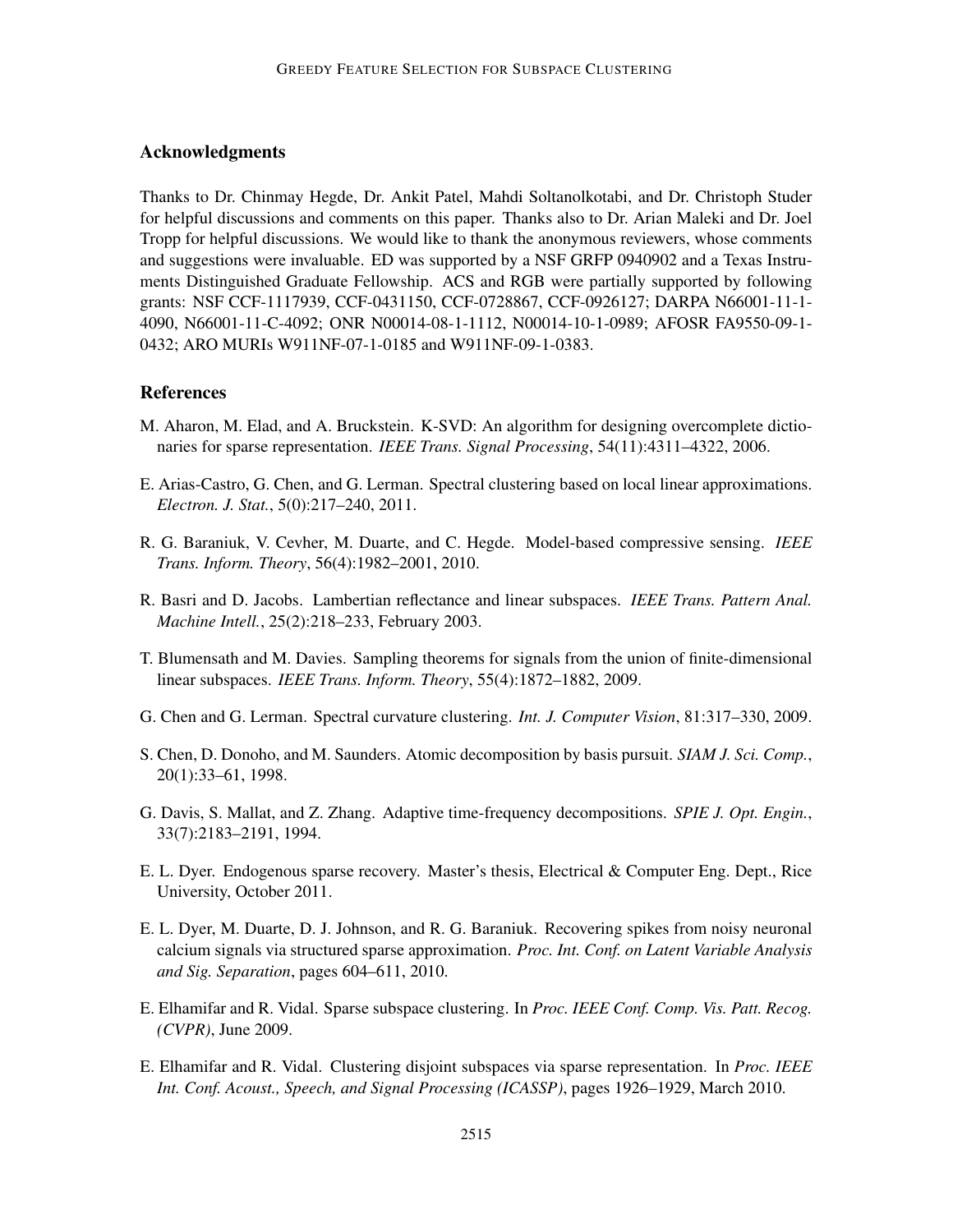- E. Elhamifar and R. Vidal. Sparse subspace clustering: algorithm, theory, and applications. *IEEE Trans. Pattern Anal. Machine Intell.*, 2013.
- A. S. Georghiades, P. N. Belhumeur, and D. J. Kriegman. From few to many: Illumination cone models for face recognition under variable lighting and pose. *IEEE Trans. Pattern Anal. Machine Intell.*, 23(6):643–660, 2001.
- B. V. Gowreesunker, A. Tewfik, V. Tadipatri, J. Ashe, G. Pellize, and R. Gupta. A subspace approach to learning recurrent features from brain activity. *IEEE Trans. Neur. Sys. Reh*, 19(3):240–248, 2011.
- K. Kanatani. Motion segmentation by subspace separation and model selection. In *Proc. IEEE Int. Conf. Comp. Vis. (ICCV)*, 2001.
- Y. Lu and M. Do. Sampling signals from a union of subspaces. *IEEE Sig. Proc. Mag.*, 25(2):41–47, March 2008.
- B. Mailhè, S. Lesage, R. Gribonval, F. Bimbot, and P. Vandergheynst. Shift-invariant dictionary learning for sparse representations: extending K-SVD. In *Proc. Europ. Sig. Processing Conf. (EUSIPCO)*, 2008.
- B. Mailhè, D. Barchiesi, and M. D. Plumbley. INK-SVD: Learning incoherent dictionaries for sparse representations. In *Proc. IEEE Int. Conf. Acoust., Speech, and Signal Processing (ICASSP)*, pages 3573 –3576, March 2012.
- J. Mairal, F. Bach, J. Ponce, G. Sapiro, and A. Zisserman. Discriminative learned dictionaries for local image analysis. In *Proc. IEEE Conf. Comp. Vis. Patt. Recog. (CVPR)*, June 2008.
- A.Y. Ng, M.I. Jordan, and Y. Weiss. On spectral clustering: Analysis and an algorithm. *Proc. Adv. in Neural Processing Systems (NIPS)*, 2:849–856, 2002.
- B. Olshausen and D. Field. Sparse coding with an overcomplete basis set: a strategy employed by V1. *Vision Res.*, 37:3311–3325, 1997.
- R. Ramamoorthi. Analytic PCA construction for theoretical analysis of lighting variability in images of a lambertian object. *IEEE Trans. Pattern Anal. Machine Intell.*, 24(10):1322–1333, 2002.
- I. Ramirez, P. Sprechmann, and G. Sapiro. Classification and clustering via dictionary learning with structured incoherence and shared features. In *Proc. IEEE Conf. Comp. Vis. Patt. Recog. (CVPR)*, pages 3501–3508, June 2010.
- J. Shi and J. Malik. Normalized cuts and image segmentation. *IEEE Trans. Pattern Anal. Machine Intell.*, 22(8):888–905, August 2000.
- M. Soltanolkotabi and E. J. Candes. A geometric analysis of subspace clustering with outliers. ` *Annals of Statistics*, 40(4):2195–2238, 2012.
- M. Soltanolkotabi, E. Elhamifar, and E. J. Candes. Robust subspace clustering. ` *CoRR*, abs/1301.2603, 2013.